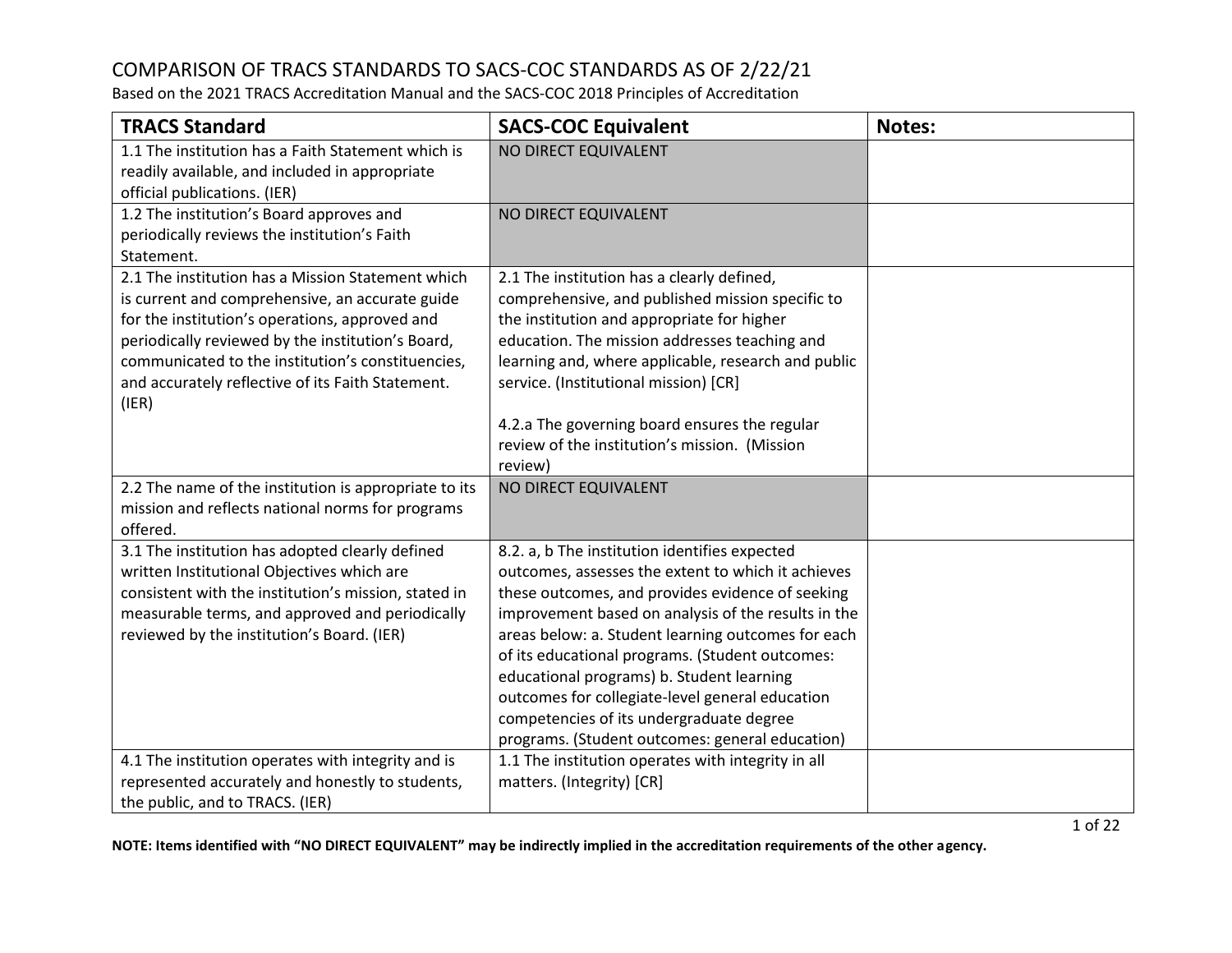|                                                                                                                                                                                                                                                                                                                                                                                                                                                           | 14.1. a, b The institution (a) accurately represents<br>its accreditation status and publishes the name,<br>address, and telephone number of SACSCOC in<br>accordance with SACSCOC's requirements and<br>federal policy; and (b) ensures all its branch<br>campuses include the name of that institution and<br>make it clear that their accreditation depends on<br>the continued accreditation of the parent campus. |  |
|-----------------------------------------------------------------------------------------------------------------------------------------------------------------------------------------------------------------------------------------------------------------------------------------------------------------------------------------------------------------------------------------------------------------------------------------------------------|------------------------------------------------------------------------------------------------------------------------------------------------------------------------------------------------------------------------------------------------------------------------------------------------------------------------------------------------------------------------------------------------------------------------|--|
|                                                                                                                                                                                                                                                                                                                                                                                                                                                           | (Publication of accreditation status)                                                                                                                                                                                                                                                                                                                                                                                  |  |
| 5.1 The institution has legal authorization to<br>operate from all appropriate governmental<br>agencies (state, federal, territory, country) in which<br>it is located and has filed copies of such<br>authorizations with TRACS. If a governmental<br>requirement conflicts with a TRACS Standard, the<br>institution will be deemed in compliance with the<br>TRACS Standard as long as it is in compliance with<br>the governmental requirement. (IER) | 3.1.a An institution seeking to gain or maintain<br>accredited status has degree-granting authority<br>from the appropriate government agency or<br>agencies. (Degree-granting authority) [CR]                                                                                                                                                                                                                         |  |
| 5.2 If the institution offers courses and/or<br>programs via Distance Education, the institution<br>has legal authorization to offer such courses and/or<br>programs in the locations wherever the Distance<br>Education student declares his/her residency.<br>Further, the institution's Distance Education<br>offerings meet all applicable TRACS Accreditation<br>and Federal Requirements. (IER)                                                     |                                                                                                                                                                                                                                                                                                                                                                                                                        |  |
| 6.1 The institution's Board, of not less than 5 voting<br>members, is the legally constituted body that holds<br>the institution in trust, has appropriate oversight in<br>matters of policy, operation and evaluation, and<br>exists without conflicts of interest. (IER)                                                                                                                                                                                | 4.1. a, b, c, d, e The institution has a governing<br>board of at least five members that: (a) is the legal<br>body with specific authority over the institution. (b)<br>exercises fiduciary oversight of the institution. (c)<br>ensures that both the presiding officer of the board<br>and a majority of other voting members of the                                                                                |  |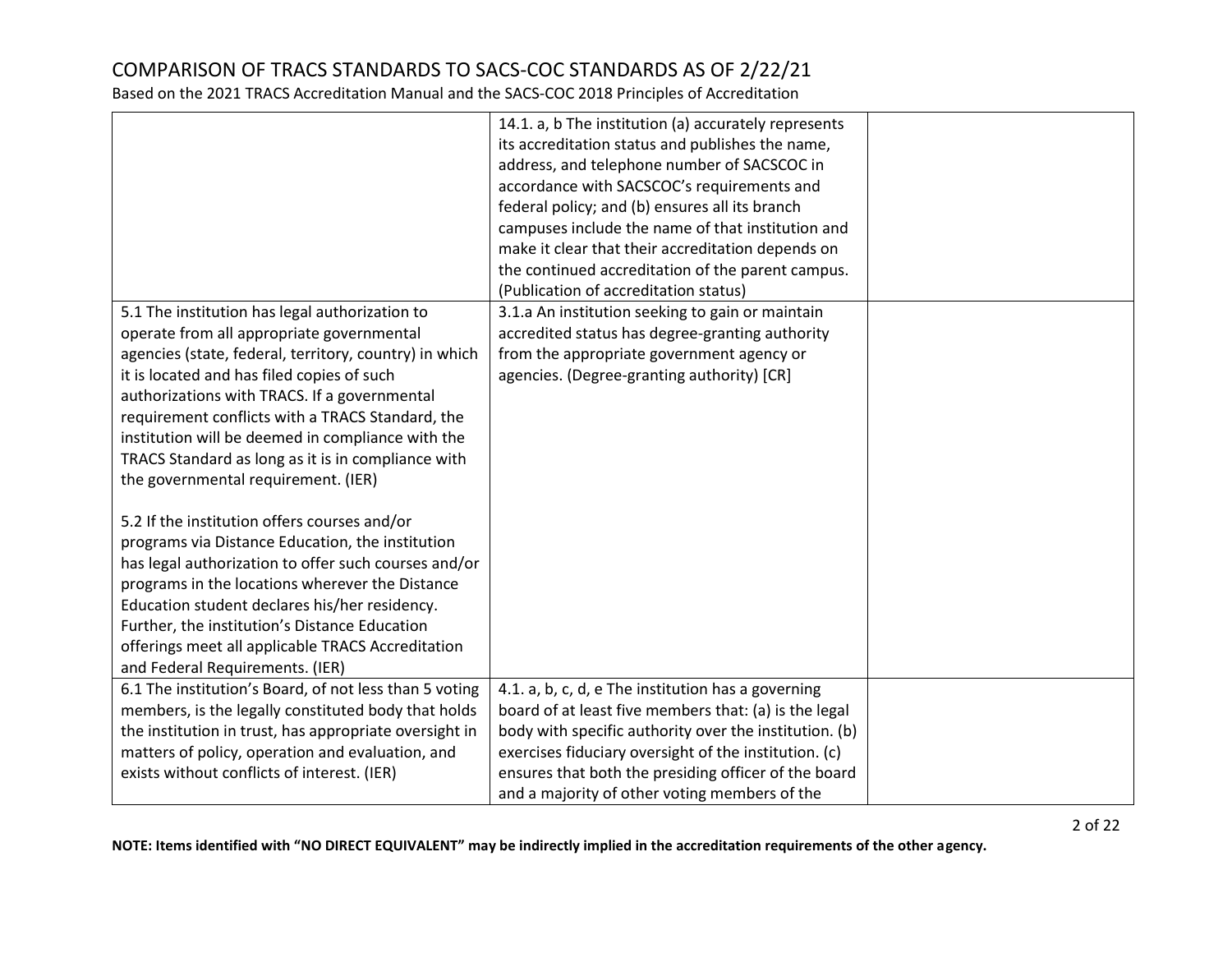|                                                    | board are free of any contractual, employment,         |  |
|----------------------------------------------------|--------------------------------------------------------|--|
|                                                    | personal, or familial financial interest in the        |  |
|                                                    | institution. (d) is not controlled by a minority of    |  |
|                                                    | board members or by organizations or institutions      |  |
|                                                    | separate from it. (e) is not presided over by the      |  |
|                                                    | chief executive officer of the institution. (Governing |  |
|                                                    | board characteristics) [CR]                            |  |
|                                                    |                                                        |  |
|                                                    | 4.2.d The governing board defines and addresses        |  |
|                                                    | potential conflict of interest for its members.        |  |
|                                                    | (Conflict of interest)                                 |  |
|                                                    |                                                        |  |
|                                                    | 6.2. a, b, c For each of its educational programs, the |  |
|                                                    | institution a. Justifies and documents the             |  |
|                                                    | qualifications of its faculty members. (Faculty        |  |
|                                                    | qualifications) b. Employs a sufficient number of      |  |
|                                                    | full-time faculty members to ensure curriculum and     |  |
|                                                    | program quality, integrity, and review. (Program       |  |
|                                                    | faculty) c. Assigns appropriate responsibility for     |  |
|                                                    | program coordination. (Program coordination)           |  |
| 6.2 The institution's Board appoints and           | 4.1. a, b, c, d, e The institution has a governing     |  |
| periodically evaluates a full-time Chief Executive | board of at least five members that: (a) is the legal  |  |
| Officer (CEO) who is not the Chair of the          | body with specific authority over the institution. (b) |  |
| institution's Board or a Chair of any of its sub-  | exercises fiduciary oversight of the institution. (c)  |  |
| committees, and who is granted the legal authority | ensures that both the presiding officer of the board   |  |
| to fulfill the tasks defined in the written job    | and a majority of other voting members of the          |  |
| description for this position as the individual    | board are free of any contractual, employment,         |  |
| responsible for carrying out published Board       | personal, or familial financial interest in the        |  |
| policies and procedures. (IER)                     | institution. (d) is not controlled by a minority of    |  |
|                                                    | board members or by organizations or institutions      |  |
|                                                    | separate from it. (e) is not presided over by the      |  |
|                                                    | chief executive officer of the institution. (Governing |  |
|                                                    | board characteristics) [CR]                            |  |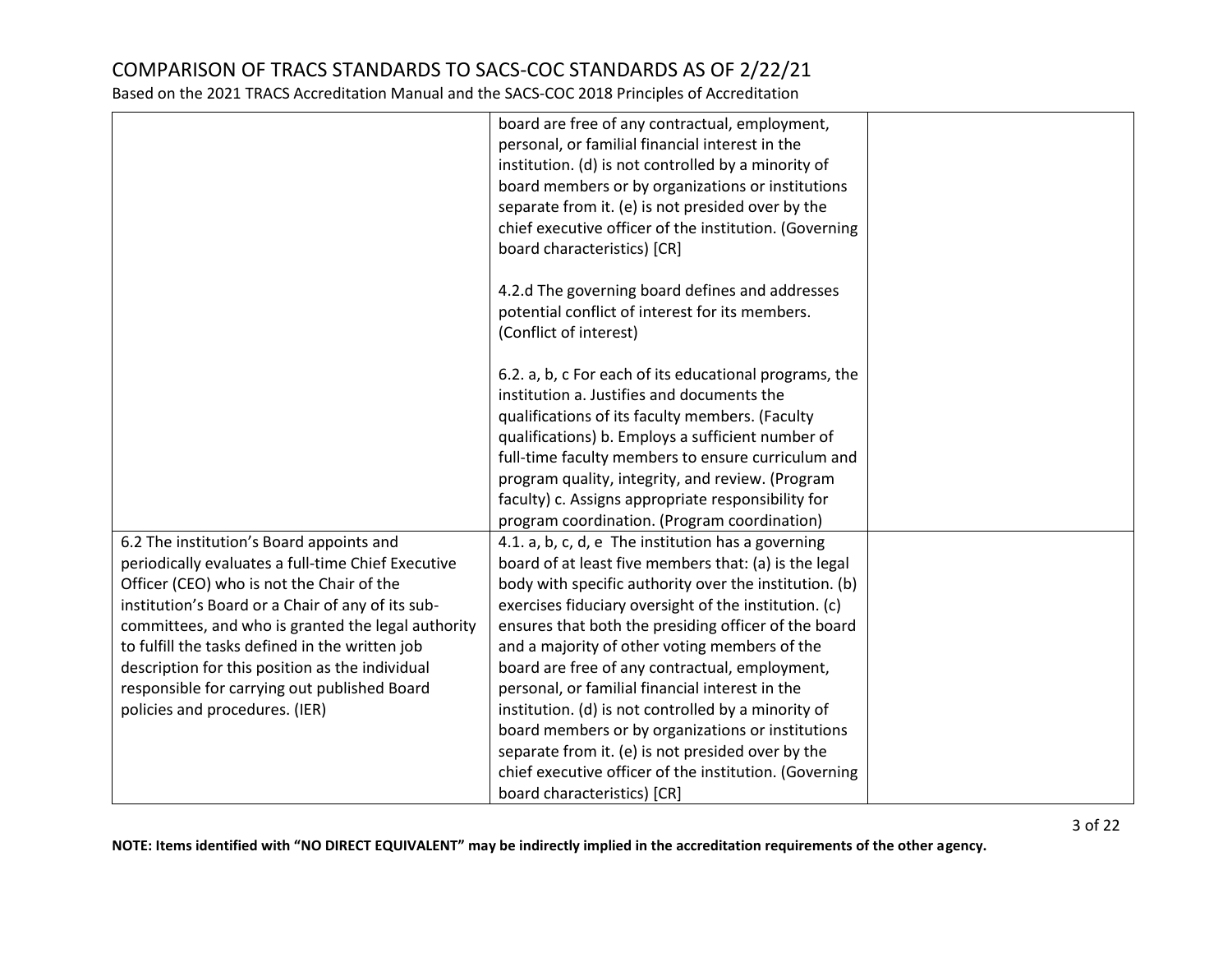|                                                         | 4.2.b The governing board ensures a clear and<br>appropriate distinction between the policymaking<br>function of the board and the responsibility of the<br>administration and faculty to administer and<br>implement policy. (Board/administrative<br>distinction) |  |
|---------------------------------------------------------|---------------------------------------------------------------------------------------------------------------------------------------------------------------------------------------------------------------------------------------------------------------------|--|
|                                                         | 4.2.c The governing board selects and regularly<br>evaluates the institution's chief executive officer.<br>(CEO evaluation/selection)                                                                                                                               |  |
|                                                         | 5.1 The institution has a chief executive officer<br>whose primary responsibility is to the institution.<br>(Chief executive officer) [CR]                                                                                                                          |  |
|                                                         | 5.2. a, b, c The chief executive officer has ultimate<br>responsibility for, and exercises appropriate control<br>over, the following: a. The institution's educational,<br>administrative, and fiscal programs and services.                                       |  |
|                                                         | (CEO control) b. The institution's intercollegiate<br>athletics program. (Control of intercollegiate<br>athletics) c. The institution's fund-raising activities.<br>(Control of fund-raising activities)                                                            |  |
| 6.3 A full-time Chief Academic Officer (CAO) is in      | 5.4 The institution employs and regularly evaluates                                                                                                                                                                                                                 |  |
| place who has the credentials, experience, and          | administrative and academic officers with                                                                                                                                                                                                                           |  |
| competence to lead the institution's educational        | appropriate experience and qualifications to lead                                                                                                                                                                                                                   |  |
| programs toward quality outcomes and the CAO is         | the institution. (Qualified administrative/academic                                                                                                                                                                                                                 |  |
| periodically evaluated. (IER)                           | officers)                                                                                                                                                                                                                                                           |  |
| 6.4 Organizational structure is maintained which        | NO DIRECT EQUIVALENT                                                                                                                                                                                                                                                |  |
| clearly depicts lines of administrative responsibility. |                                                                                                                                                                                                                                                                     |  |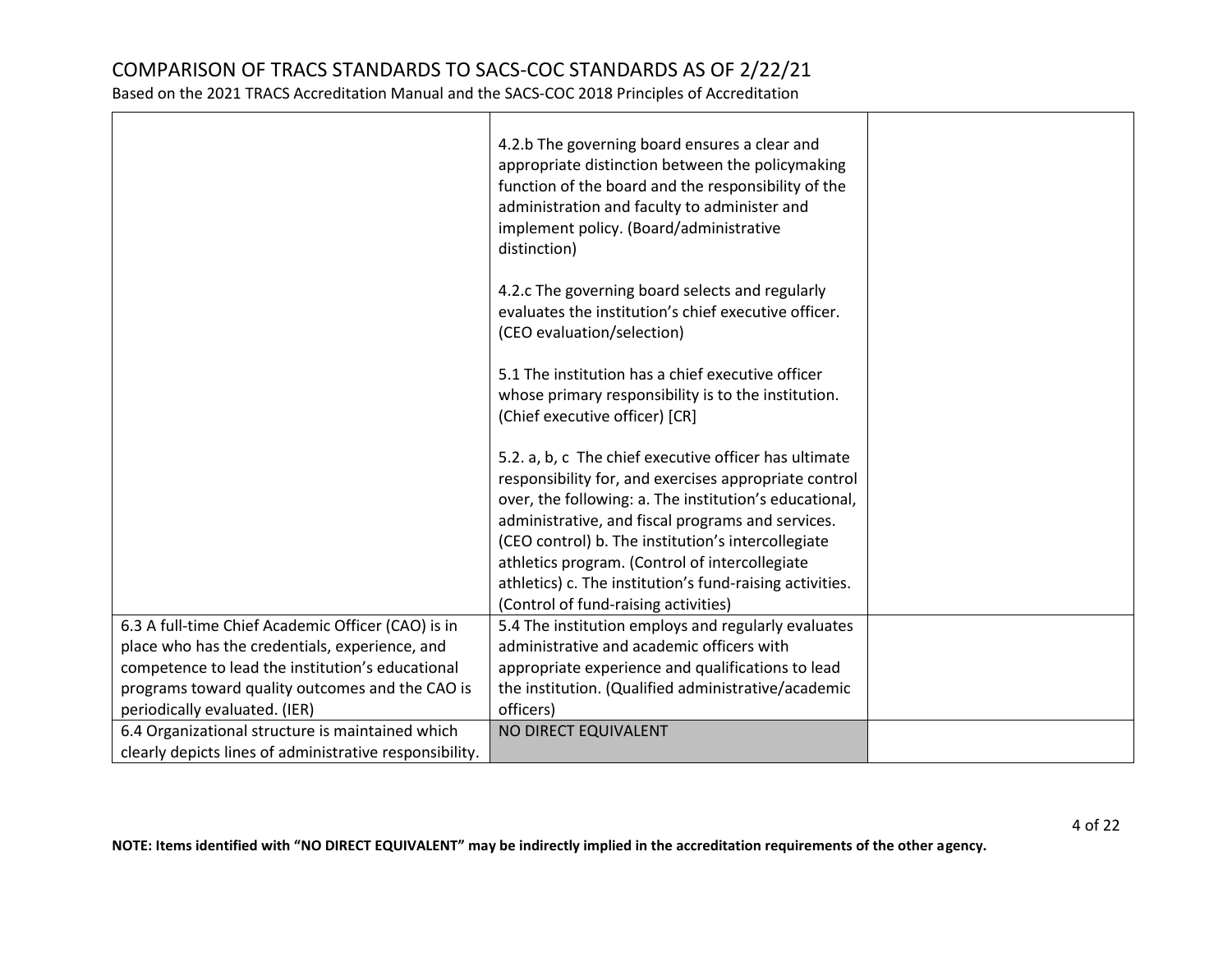Based on the 2021 TRACS Accreditation Manual and the SACS-COC 2018 Principles of Accreditation

| 6.5 Administrative Leadership positions have<br>written job descriptions which are used as a basis<br>for performance evaluations.<br>6.6 Qualified administrative personnel and<br>leadership team members are sufficient in number<br>and competence to provide direction to the major<br>operational areas of the institution and are<br>periodically evaluated. | 5.4 The institution employs and regularly evaluates<br>administrative and academic officers with<br>appropriate experience and qualifications to lead<br>the institution. (Qualified administrative/academic<br>officers)<br>NO DIRECT EQUIVALENT                                                                                                                                                                                                                                                                                                                                                                                                                                                      |  |
|---------------------------------------------------------------------------------------------------------------------------------------------------------------------------------------------------------------------------------------------------------------------------------------------------------------------------------------------------------------------|--------------------------------------------------------------------------------------------------------------------------------------------------------------------------------------------------------------------------------------------------------------------------------------------------------------------------------------------------------------------------------------------------------------------------------------------------------------------------------------------------------------------------------------------------------------------------------------------------------------------------------------------------------------------------------------------------------|--|
| 6.7 The institution's Board has a policy regarding<br>conflicts of interest for Board members.                                                                                                                                                                                                                                                                      | 4.2.d The governing board defines and addresses<br>potential conflict of interest for its members.<br>(Conflict of interest)                                                                                                                                                                                                                                                                                                                                                                                                                                                                                                                                                                           |  |
| 6.8 The institution's Board has appropriate<br>autonomy.                                                                                                                                                                                                                                                                                                            | 4.1. a, b, c, d, e The institution has a governing<br>board of at least five members that: (a) is the legal<br>body with specific authority over the institution. (b)<br>exercises fiduciary oversight of the institution. (c)<br>ensures that both the presiding officer of the board<br>and a majority of other voting members of the<br>board are free of any contractual, employment,<br>personal, or familial financial interest in the<br>institution. (d) is not controlled by a minority of<br>board members or by organizations or institutions<br>separate from it. (e) is not presided over by the<br>chief executive officer of the institution. (Governing<br>board characteristics) [CR] |  |
| 6.9 The institution's Board is responsible for the<br>financial stability of the institution and approves<br>the annual operating budget.                                                                                                                                                                                                                           | 4.1.a, b, c, d, e The institution has a governing<br>board of at least five members that: (a) is the legal<br>body with specific authority over the institution. (b)<br>exercises fiduciary oversight of the institution. (c)<br>ensures that both the presiding officer of the board<br>and a majority of other voting members of the<br>board are free of any contractual, employment,                                                                                                                                                                                                                                                                                                               |  |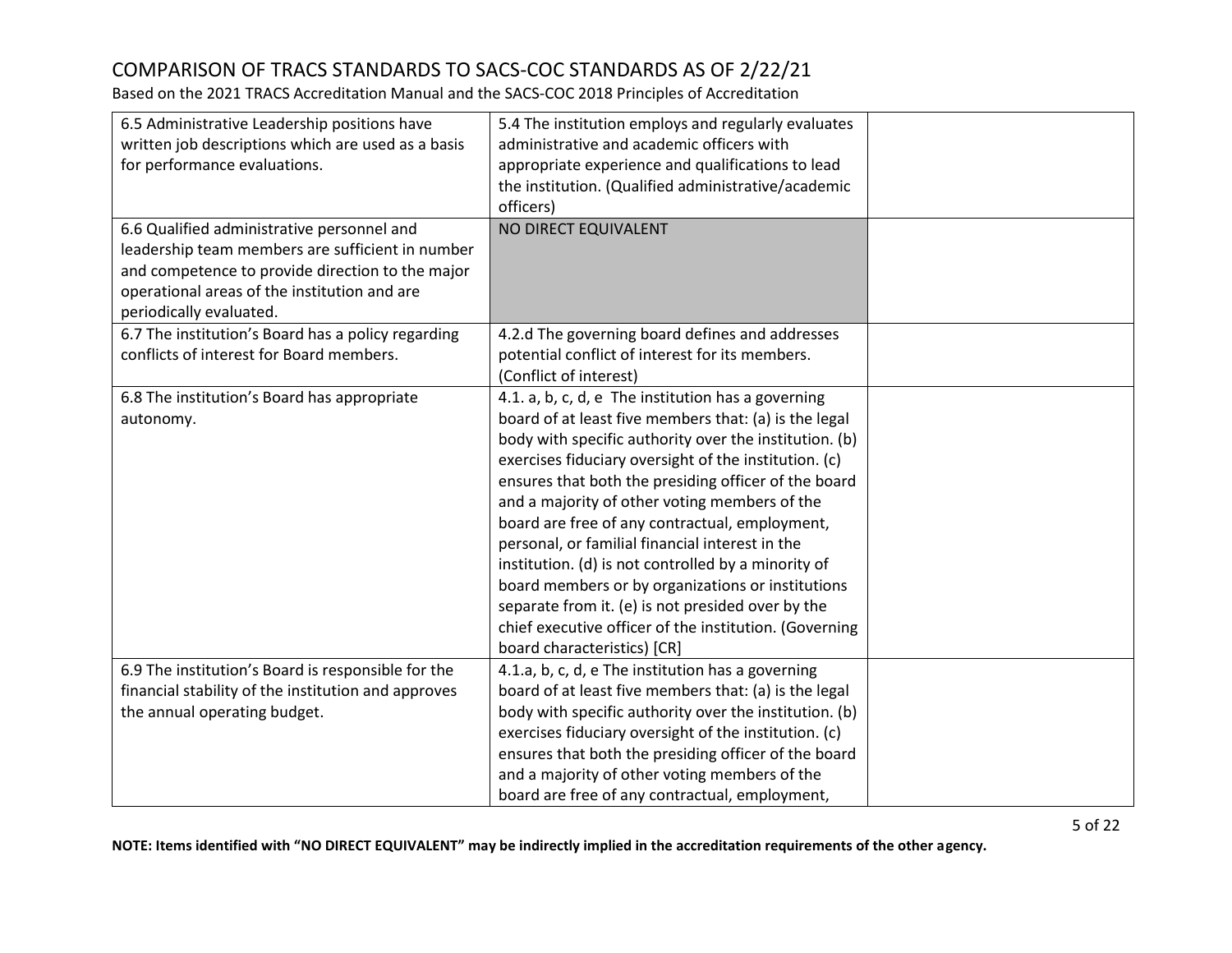|                                                       | personal, or familial financial interest in the                                                          |  |
|-------------------------------------------------------|----------------------------------------------------------------------------------------------------------|--|
|                                                       | institution. (d) is not controlled by a minority of<br>board members or by organizations or institutions |  |
|                                                       | separate from it. (e) is not presided over by the                                                        |  |
|                                                       | chief executive officer of the institution. (Governing                                                   |  |
|                                                       | board characteristics) [CR]                                                                              |  |
| 6.10 The institution's Board is responsible for       | 13.5 The institution maintains financial control over                                                    |  |
| establishing and providing appropriate oversight of   | externally funded or sponsored research and                                                              |  |
| affiliated corporate entities and auxiliary services. | programs. (Control of sponsored research/external                                                        |  |
|                                                       | funds)                                                                                                   |  |
|                                                       |                                                                                                          |  |
|                                                       | 5.3.a, b, c For any entity organized separately from                                                     |  |
|                                                       | the institution and formed primarily for the                                                             |  |
|                                                       | purpose of supporting the institution or its                                                             |  |
|                                                       |                                                                                                          |  |
|                                                       | programs: (a) The legal authority and operating                                                          |  |
|                                                       | control of the institution is clearly defined with                                                       |  |
|                                                       | respect to that entity. (b) The relationship of that                                                     |  |
|                                                       | entity to the institution and the extent of any                                                          |  |
|                                                       | liability arising from that relationship are clearly                                                     |  |
|                                                       | described in a formal, written manner. (c) The                                                           |  |
|                                                       | institution demonstrates that (1) the chief                                                              |  |
|                                                       | executive officer controls any fund-raising activities                                                   |  |
|                                                       | of that entity or (2) the fund-raising activities of                                                     |  |
|                                                       | that entity are defined in a formal, written manner                                                      |  |
|                                                       | that assures those activities further the mission of                                                     |  |
|                                                       | the institution. (Institution-related entities)                                                          |  |
| 6.11 A clear distinction exists between the policy-   | 4.2.b The governing board ensures a clear and                                                            |  |
| making functions of the institution's Board and the   | appropriate distinction between the policymaking                                                         |  |
| role of the institution's CEO and administration to   | function of the board and the responsibility of the                                                      |  |
| carry out such policies.                              | administration and faculty to administer and                                                             |  |
|                                                       | implement policy. (Board/administrative                                                                  |  |
|                                                       | distinction)                                                                                             |  |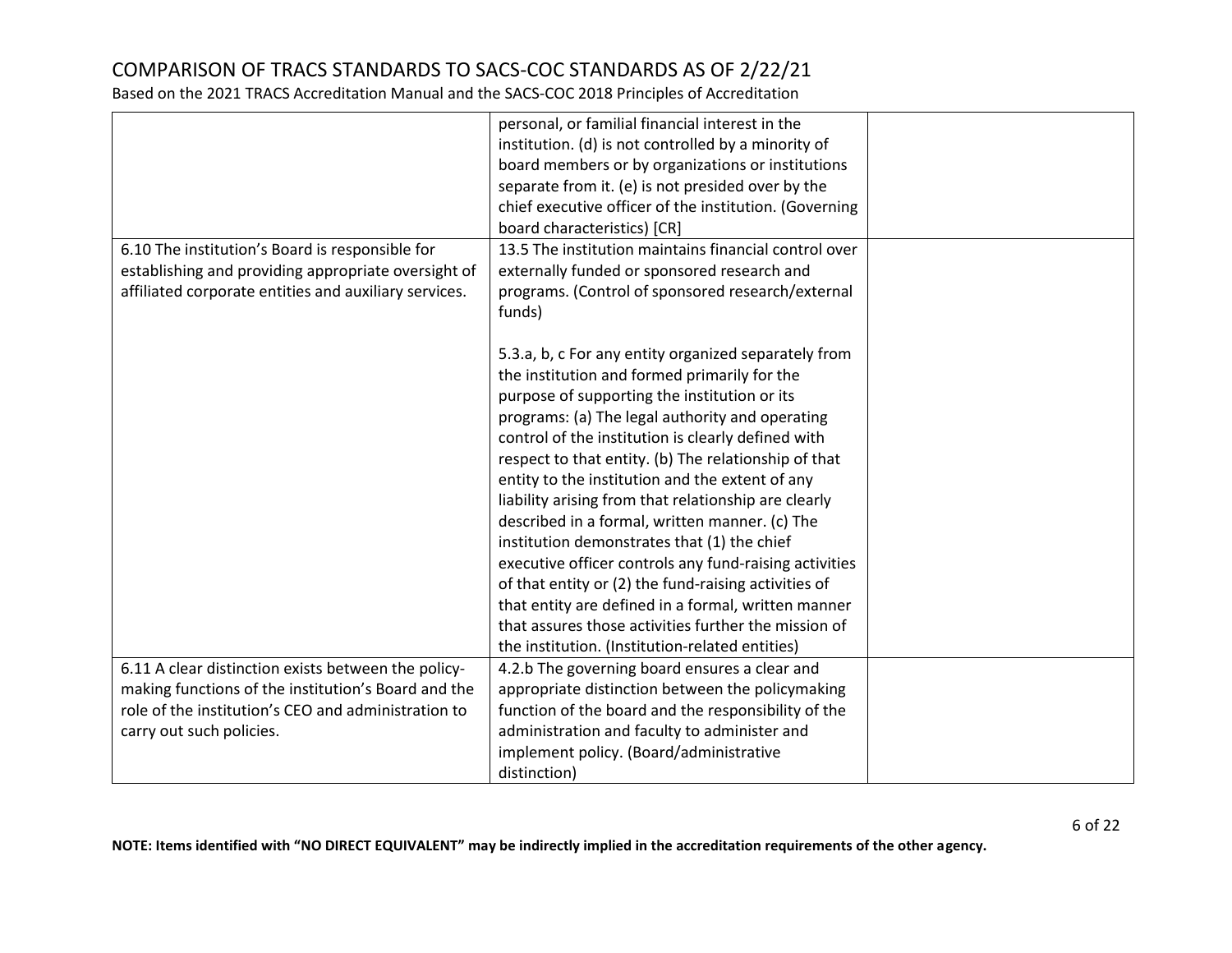Based on the 2021 TRACS Accreditation Manual and the SACS-COC 2018 Principles of Accreditation

| 6.12 The support staff is sufficient in number and<br>competence to adequately support the<br>administrative, academic, and support functions of<br>the institution. Members of the support staff are<br>periodically evaluated in relation to a written job                                                                                                                                                                   | 5.5 The institution publishes and implements<br>policies regarding the appointment, employment,<br>and regular evaluation of non-faculty personnel.<br>(Personnel appointment and evaluation)                                                                                                                                                       |  |
|--------------------------------------------------------------------------------------------------------------------------------------------------------------------------------------------------------------------------------------------------------------------------------------------------------------------------------------------------------------------------------------------------------------------------------|-----------------------------------------------------------------------------------------------------------------------------------------------------------------------------------------------------------------------------------------------------------------------------------------------------------------------------------------------------|--|
| description.<br>7.1 The institution's publications are Board-<br>approved and include at least the following: Board<br>Manual, Policies Manual, Catalog(s), Faculty                                                                                                                                                                                                                                                            | NO DIRECT EQUIVALENT                                                                                                                                                                                                                                                                                                                                |  |
| Handbook, Student Handbook. (IER)<br>7.2 The institution's publications are current, clear,<br>factually accurate, and consistent with each other.                                                                                                                                                                                                                                                                             | NO DIRECT EQUIVALENT                                                                                                                                                                                                                                                                                                                                |  |
| 7.3 Policies and procedures are comprehensive in<br>scope and consistent with TRACS Standards.                                                                                                                                                                                                                                                                                                                                 | 10.1 The institution publishes, implements, and<br>disseminates academic policies that adhere to<br>principles of good educational practice and that<br>accurately represent the programs and services of<br>the institution. (Academic policies)                                                                                                   |  |
| 7.4 Policies are adopted for the evaluation of Board<br>members and all employees with clear due process<br>procedures. Documentation of proceedings are<br>made available to TRACS upon request.                                                                                                                                                                                                                              | NO DIRECT EQUIVALENT                                                                                                                                                                                                                                                                                                                                |  |
| 8.1 The institution has at least one academic<br>program at the diploma, certificate, associate,<br>bachelor, masters, and/or doctoral level (based on<br>at least 60 semester credit hours or equivalent at<br>the associate level; at least 120 semester credit<br>hours or the equivalent at the bachelor level, or at<br>least 30 semester credit hours or the equivalent at<br>the graduate or professional level). (IER) | 3.1.b An institution seeking to gain or maintain<br>accredited status offers all coursework required for<br>at least one degree program at each level at which<br>it awards degrees. (For exceptions, see SACSCOC<br>policy Documenting an Alternative Approach.)<br>(Coursework for degrees) [CR]<br>9.1.a, b, c Educational programs (a) embody a |  |
|                                                                                                                                                                                                                                                                                                                                                                                                                                | coherent course of study, (b) are compatible with<br>the stated mission and goals of the institution, and<br>(c) are based on fields of study appropriate to<br>higher education. (Program content) [CR]                                                                                                                                            |  |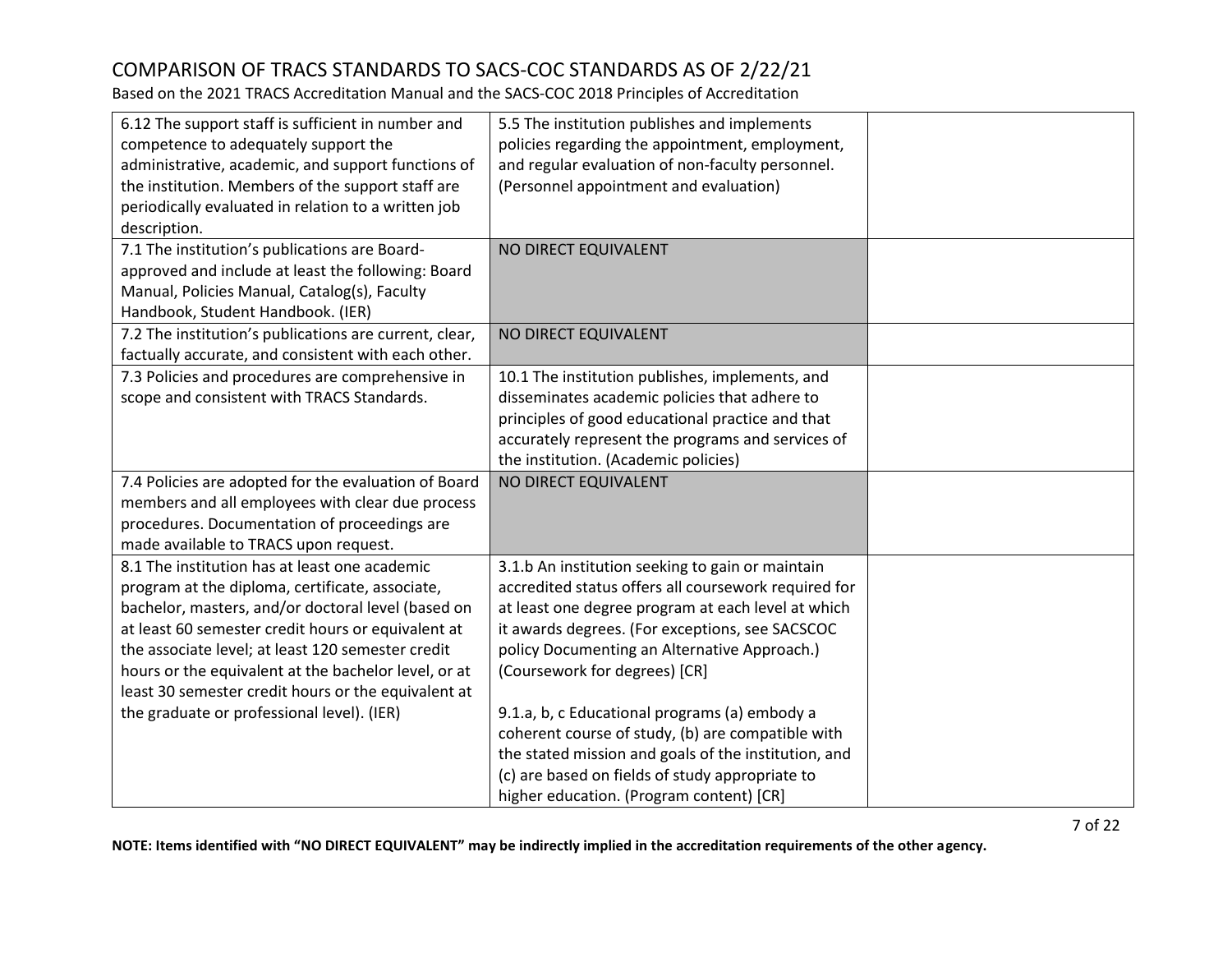Based on the 2021 TRACS Accreditation Manual and the SACS-COC 2018 Principles of Accreditation

|                                                      | 9.2 The institution offers one or more degree         |  |
|------------------------------------------------------|-------------------------------------------------------|--|
|                                                      | programs based on at least 60 semester credit         |  |
|                                                      | hours or the equivalent at the associate level; at    |  |
|                                                      | least 120 semester credit hours or the equivalent at  |  |
|                                                      | the baccalaureate level; or at least 30 semester      |  |
|                                                      | credit hours or the equivalent at the post-           |  |
|                                                      | baccalaureate, graduate, or professional level. The   |  |
|                                                      | institution provides an explanation of equivalencies  |  |
|                                                      | when using units other than semester credit hours.    |  |
|                                                      | The institution provides an appropriate justification |  |
|                                                      | for all degree programs and combined degree           |  |
|                                                      | programs that include fewer than the required         |  |
|                                                      | number of semester credit hours or its equivalent     |  |
|                                                      | unit. (Program length) [CR]                           |  |
| 8.2 The curriculum clearly relates to the mission    | 9.1.b Educational are compatible with the stated      |  |
| and objectives of the institution. (IER)             | mission and goals of the institution                  |  |
| 8.3 Academic programs have adequate enrollment       | 3.1.c An institution seeking to gain or maintain      |  |
| to facilitate student interaction appropriate to     | accredited status is in operation and has students    |  |
| quality instruction and to financially sustain the   | enrolled in degree programs. (Continuous              |  |
| program. (IER)                                       | operation) [CR]                                       |  |
| 8.4 Undergraduate academic degree programs           | 9.3. a, b, c The institution requires the successful  |  |
| offered include an appropriate general education     | completion of a general education component at        |  |
| core. General education courses are not narrowly     | the undergraduate level that: (a) is based on a       |  |
| focused nor are they directed toward a specific      | coherent rationale, (b) is a substantial component    |  |
| occupation or profession. Undergraduate bachelor     | of each undergraduate degree program. For degree      |  |
| degree programs include a minimum of 30              | completion in associate programs, the component       |  |
| semester hours in general education, with at least 3 | constitutes a minimum of 15 semester hours or the     |  |
| semester hours, in each of the humanities/fine arts, | equivalent; for baccalaureate programs, a             |  |
| behavioral/ social sciences, and natural             | minimum of 30 semester hours or the equivalent.       |  |
| science/math. Associate degree programs include a    | (c) ensures breadth of knowledge. These credit        |  |
| minimum of 15 semester hours in general              | hours include at least one course from each of the    |  |
| education. (IER)                                     | following areas: humanities/ fine arts,               |  |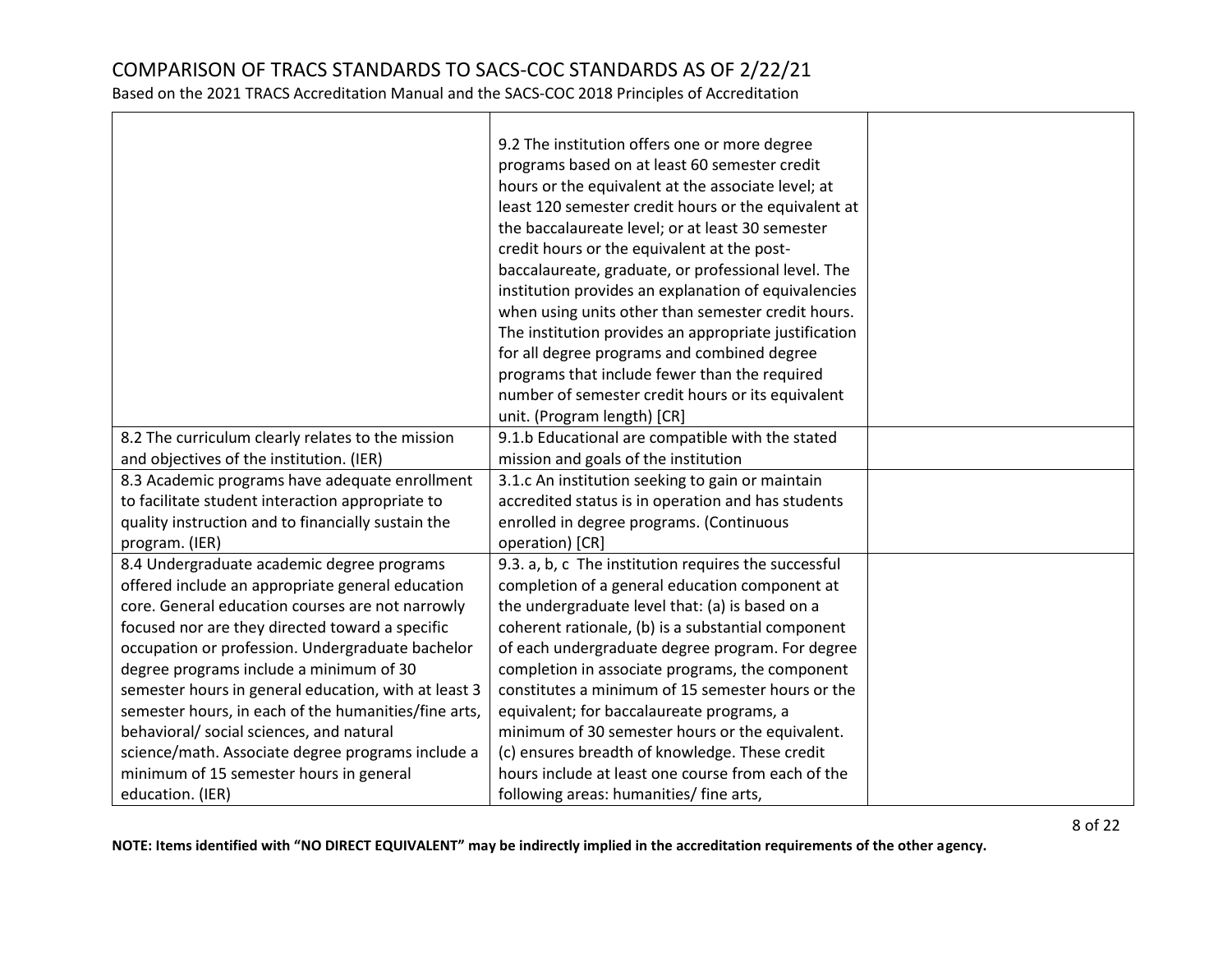Based on the 2021 TRACS Accreditation Manual and the SACS-COC 2018 Principles of Accreditation

|                                                        | social/behavioral sciences, and natural science/     |  |
|--------------------------------------------------------|------------------------------------------------------|--|
|                                                        | mathematics. These courses do not narrowly focus     |  |
|                                                        | on those skills, techniques, and procedures specific |  |
|                                                        | to a particular occupation or profession. (General   |  |
|                                                        | education requirements) [CR]                         |  |
|                                                        |                                                      |  |
| 8.5 Clearly defined student learning outcomes are      | 8.2. a, b The institution identifies expected        |  |
| established at the course, program and institutional   | outcomes, assesses the extent to which it achieves   |  |
| levels, written in measurable terms and reflected in   | these outcomes, and provides evidence of seeking     |  |
| all aspects of academic and support services.          | improvement based on analysis of the results in the  |  |
|                                                        | areas below: a. Student learning outcomes for each   |  |
|                                                        | of its educational programs. (Student outcomes:      |  |
|                                                        | educational programs) b. Student learning            |  |
|                                                        | outcomes for collegiate-level general education      |  |
|                                                        | competencies of its undergraduate degree             |  |
|                                                        | programs. (Student outcomes: general education)      |  |
| 8.6 The institution's Branch Campuses are operated     | 14.3 The institution applies all appropriate         |  |
| in compliance with TRACS requirements (see             | standards and policies to its distance learning      |  |
| definition of a Branch Campus), all relevant laws,     | programs, branch campuses, and off-campus            |  |
| and provide comprehensive services to students         | instructional sites. (Comprehensive institutional    |  |
| according to the programs offered.                     | reviews)                                             |  |
| 8.7 The institution's Teaching Sites are operated in   | 14.3 The institution applies all appropriate         |  |
| compliance with TRACS requirements (see                | standards and policies to its distance learning      |  |
| definition of a Teaching Site), all relevant laws, and | programs, branch campuses, and off-campus            |  |
| provide appropriate services.                          | instructional sites. (Comprehensive institutional    |  |
|                                                        | reviews)                                             |  |
| 8.8 A process is established for faculty-led           | 6.2.c For each of its educational programs, the      |  |
| curriculum development, review, modification, and      | institution assigns appropriate responsibility for   |  |
| assessment of the educational program.                 | program coordination. (Program coordination)         |  |
| 8.9 The academic programs offered by the               | 8.2. a, b The institution identifies expected        |  |
| institution impart a common core of knowledge,         | outcomes, assesses the extent to which it achieves   |  |
| which enhances students educationally and/or           | these outcomes, and provides evidence of seeking     |  |
| vocationally. The programs are consistent with         | improvement based on analysis of the results in the  |  |
|                                                        | areas below: a. Student learning outcomes for each   |  |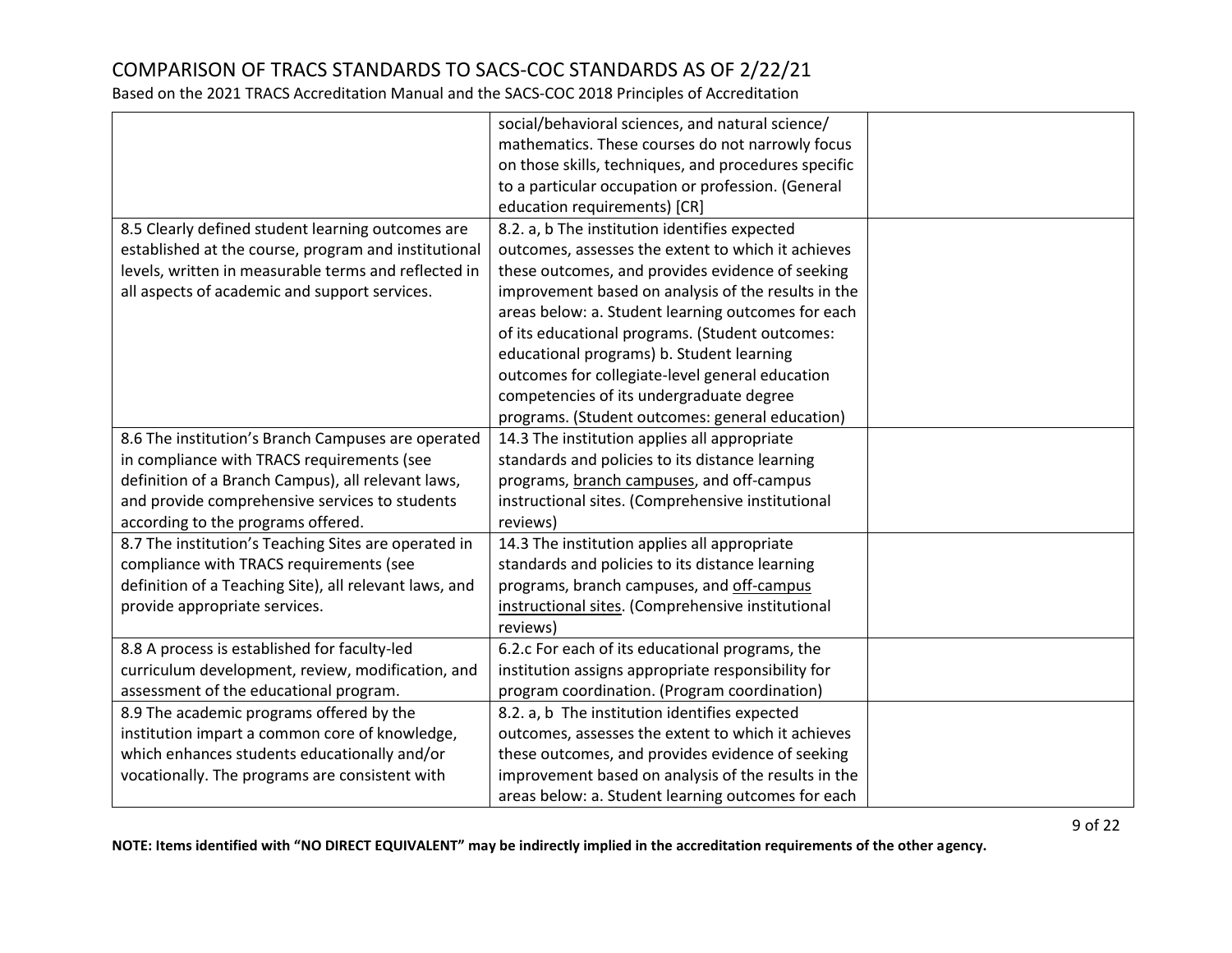Based on the 2021 TRACS Accreditation Manual and the SACS-COC 2018 Principles of Accreditation

| commonly-accepted standards and are appropriate      | of its educational programs. (Student outcomes:      |  |
|------------------------------------------------------|------------------------------------------------------|--|
| for their educational level.                         | educational programs) b. Student learning            |  |
|                                                      | outcomes for collegiate-level general education      |  |
|                                                      | competencies of its undergraduate degree             |  |
|                                                      | programs. (Student outcomes: general education)      |  |
| 8.10 A process is in place for the systematic and    | 8.2.a, b, c The institution identifies expected      |  |
| regular evaluation of all academic programs which    | outcomes, assesses the extent to which it achieves   |  |
| includes an analysis of the accomplishments of       | these outcomes, and provides evidence of seeking     |  |
| program outcomes, retention rates, completion /      | improvement based on analysis of the results in the  |  |
| graduation rates, job placement rates, the results   | areas below: a. Student learning outcomes for each   |  |
| of licensing or certification examinations (when     | of its educational programs. (Student outcomes:      |  |
| appropriate), or other measures of evidence.         | educational programs) b. Student learning            |  |
|                                                      | outcomes for collegiate-level general education      |  |
|                                                      | competencies of its undergraduate degree             |  |
|                                                      | programs. (Student outcomes: general education)      |  |
|                                                      | c. Academic and student services that support        |  |
|                                                      | student success. (Student outcomes: academic and     |  |
|                                                      | student services)                                    |  |
| 8.11 The institution uses information resources and  | NO DIRECT EQUIVALENT                                 |  |
| technology as an integral part of student education, |                                                      |  |
| enabling levels of proficiency appropriate to their  |                                                      |  |
| degree and program or professional field of study.   |                                                      |  |
| 8.12 Students earn at least 25% of the credit hours  | 9.4 At least 25 percent of the credit hours required |  |
| required for a degree through the institution        | for an undergraduate degree are earned through       |  |
| awarding the degree.                                 | instruction offered by the institution awarding the  |  |
|                                                      | degree. (Institutional credits for an undergraduate  |  |
|                                                      | degree)                                              |  |
|                                                      |                                                      |  |
|                                                      | 9.5 At least one-third of the credit hours required  |  |
|                                                      | for a graduate or a post-baccalaureate professional  |  |
|                                                      | degree are earned through instruction offered by     |  |
|                                                      | the institution awarding the degree. (Institutional  |  |
|                                                      | credits for a graduate/professional degree)          |  |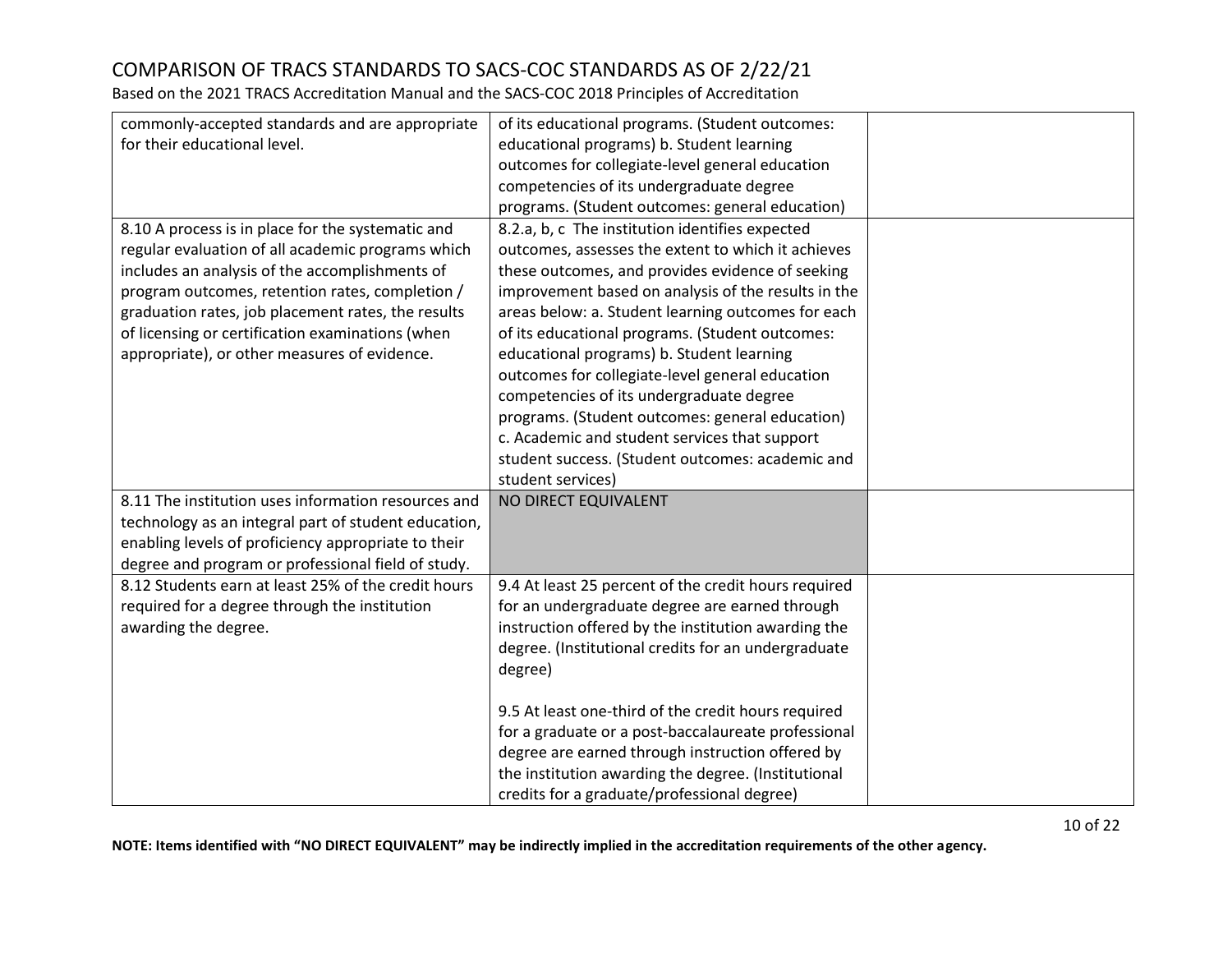| 8.13 Graduate programs reflect post-baccalaureate    | 9.6 Post-baccalaureate professional degree             |  |
|------------------------------------------------------|--------------------------------------------------------|--|
| level requirements and rigor and extend the          | programs and graduate degree programs are              |  |
| intellectual maturity of the students and            | progressively more advanced in academic content        |  |
| demonstrate a clear distinction between Bachelor-    | than undergraduate programs, and are structured        |  |
| level, Master-level and Doctoral-level work.         | (a) to include knowledge of the literature of the      |  |
|                                                      | discipline and (b) to ensure engagement in research    |  |
|                                                      | and/or appropriate professional practice and           |  |
|                                                      | training. (Post-baccalaureate rigor and curriculum)    |  |
| 9.1 The institution employs a sufficient number of   | 6.1 The institution employs an adequate number of      |  |
| full-time, academically, and spiritually qualified   | full-time faculty members to support the mission       |  |
| faculty for the programs it offers to teach and      | and goals of the institution. (Full-time faculty) [CR] |  |
| perform related duties, such as advising, and the    |                                                        |  |
| curricular oversight needed for the institution to   | 6.2.a For each of its educational programs, the        |  |
| fulfill its mission. (IER)                           | institution justifies and documents the                |  |
|                                                      | qualifications of its faculty members. (Faculty        |  |
|                                                      | qualifications)                                        |  |
|                                                      |                                                        |  |
| 9.2 The faculty the institution employs support the  | 6.1 The institution employs an adequate number of      |  |
| mission and objectives of the institution, perform   | full-time faculty members to support the mission       |  |
| all required faculty responsibilities (including the | and goals of the institution. (Full-time faculty) [CR] |  |
| development and review of curriculum), ensure the    |                                                        |  |
| quality and integrity of its academic programs, and  | 6.2.a For each of its educational programs, the        |  |
| fulfill their role in governance.                    | institution justifies and documents the                |  |
|                                                      | qualifications of its faculty members. (Faculty        |  |
|                                                      | qualifications)                                        |  |
|                                                      |                                                        |  |
|                                                      | 6.2.b For each of its educational programs, the        |  |
|                                                      | institution employs a sufficient number of full-time   |  |
|                                                      | faculty members to ensure curriculum and program       |  |
|                                                      | quality, integrity, and review. (Program faculty)      |  |
| 9.3 At least 25% of courses in each major at the     | NO DIRECT EQUIVALENT                                   |  |
| undergraduate level are taught by faculty having a   |                                                        |  |
| terminal degree.                                     |                                                        |  |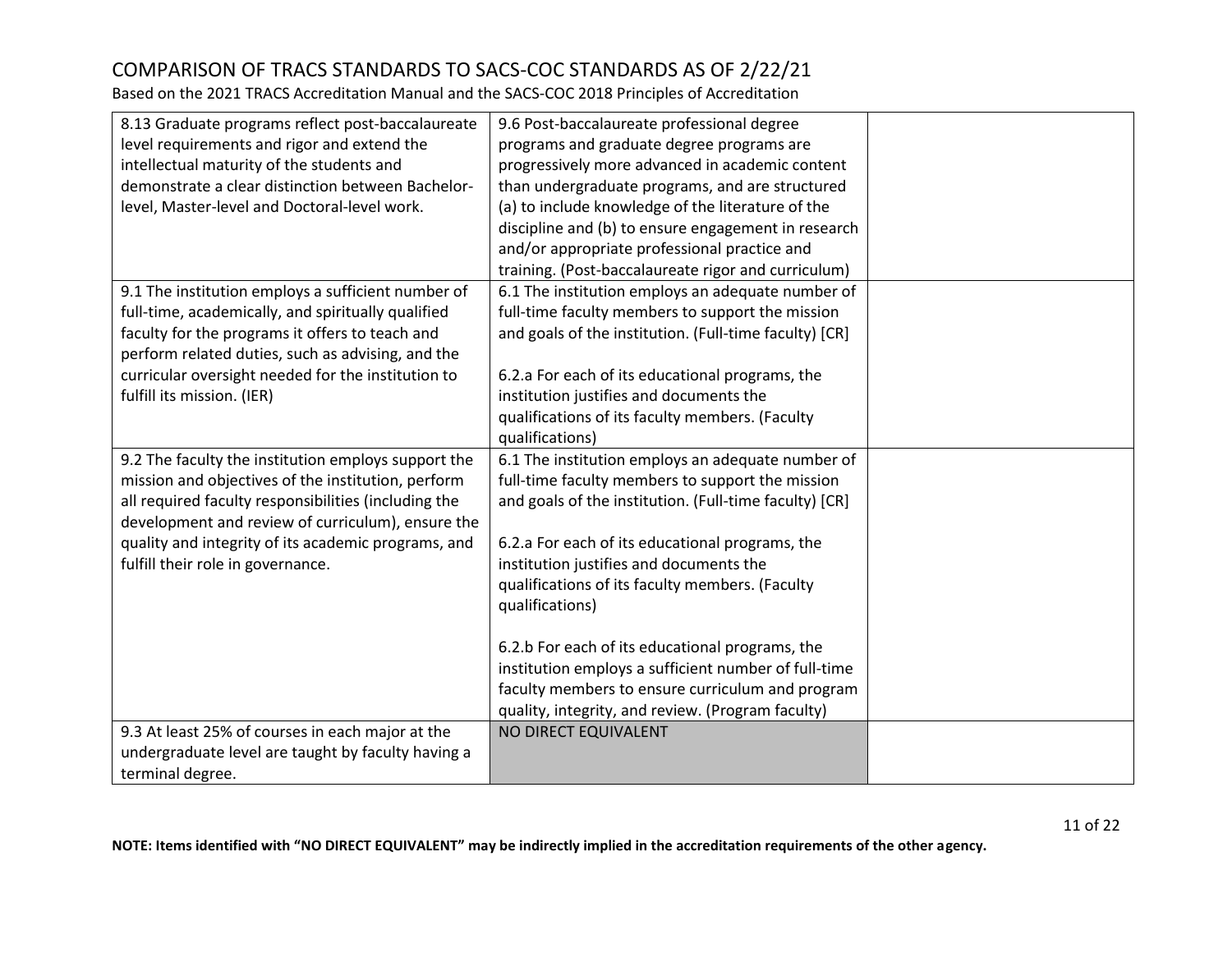| 9.4 The institution provides its faculty with on-     | 6.5 The institution provides ongoing professional    |  |
|-------------------------------------------------------|------------------------------------------------------|--|
| going opportunities for professional and spiritual    | development opportunities for faculty members as     |  |
| development for the growth of faculty as teachers,    | teachers, scholars, and practitioners, consistent    |  |
| scholars, and practitioners.                          | with the institutional mission. (Faculty             |  |
|                                                       | development)                                         |  |
| 9.5 The institution maintains a functioning faculty   | 10.4.a, b, c The institution (a) publishes and       |  |
| organization which is guided by a set of regulations, | implements policies on the authority of faculty in   |  |
| led by elected officers, meets regularly, and is      | academic and governance matters, (b)                 |  |
| involved in the formulation of curricular and         | demonstrates that educational programs for which     |  |
| academic matters, including faculty policies.         | academic credit is awarded are approved              |  |
|                                                       | consistent with institutional policy, and (c) places |  |
|                                                       | primary responsibility for the content, quality, and |  |
|                                                       | effectiveness of the curriculum with its faculty.    |  |
|                                                       | (Academic governance)                                |  |
| 9.6 The institution regularly evaluates the           | 6.3 The institution publishes and implements         |  |
| effectiveness of each faculty member in accordance    | policies regarding the appointment, employment,      |  |
| with published criteria.                              | and regular evaluation of faculty members,           |  |
|                                                       | regardless of contract or tenure status. (Faculty    |  |
|                                                       | appointment and evaluation)                          |  |
| 9.7 The institution ensures academic freedom for      | 6.4 The institution publishes and implements         |  |
| faculty.                                              | appropriate policies and procedures for preserving   |  |
|                                                       | and protecting academic freedom. (Academic           |  |
|                                                       | freedom)                                             |  |
| 10.1 The institution offers an array of student       | 8.2.c The institution identifies expected outcomes,  |  |
| services that are appropriate to its mission and      | assesses the extent to which it achieves these       |  |
| objectives and which address the needs of its         | outcomes, and provides evidence of seeking           |  |
| students regardless of location or the mode of        | improvement based on analysis of academic and        |  |
| delivery of educational programs. (IER)               | student services that support student success.       |  |
|                                                       | (Student outcomes: academic and student services)    |  |
|                                                       | 12.1 The institution provides appropriate academic   |  |
|                                                       | and student support programs, services, and          |  |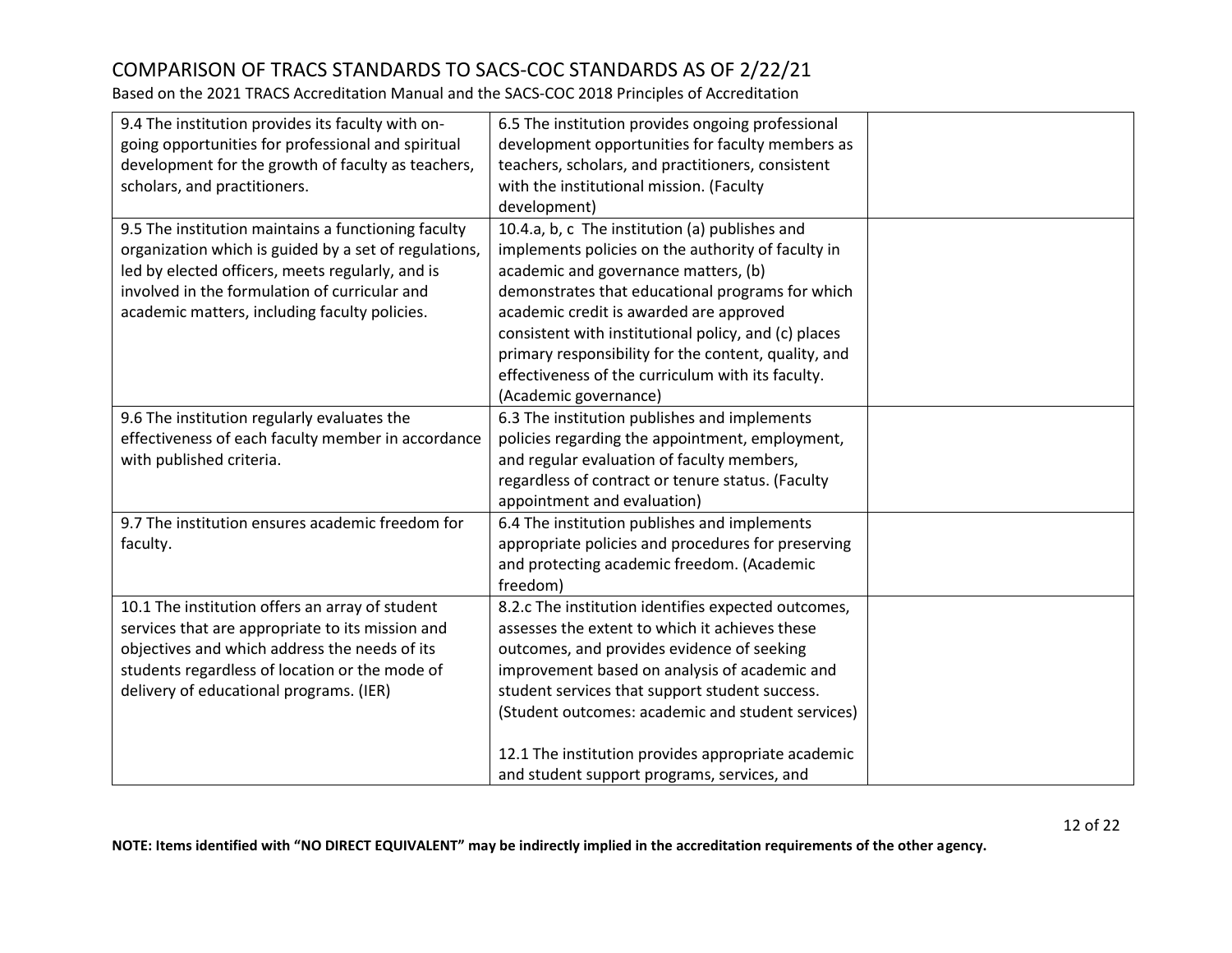Based on the 2021 TRACS Accreditation Manual and the SACS-COC 2018 Principles of Accreditation

|                                                        | activities consistent with its mission. (Student      |  |
|--------------------------------------------------------|-------------------------------------------------------|--|
|                                                        | support services) [CR]                                |  |
| 10.2 The institution maintains student records         | 12.5 The institution protects the security,           |  |
| permanently, securely, and confidentially with         | confidentiality, and integrity of its student records |  |
| provision for a secure backup of all records.          | and maintains security measures to protect and        |  |
|                                                        | back up data. (Student records)                       |  |
| 10.3 The institution maintains a sufficient number     | 12.2 The institution ensures an adequate number       |  |
| of qualified staff, with appropriate education and     | of academic and student support services staff with   |  |
| experience in the student services area, to            | appropriate education or experience in student        |  |
| accomplish the institution's mission.                  | support service areas to accomplish the mission of    |  |
|                                                        | the institution. (Student support services staff)     |  |
| 10.4 The institution offers student academic           | 12.1 The institution provides appropriate academic    |  |
| advising and career counseling appropriate to its      | and student support programs, services, and           |  |
| educational programs.                                  | activities consistent with its mission. (Student      |  |
|                                                        | support services) [CR]                                |  |
| 10.5 The institution provides appropriate student      | 12.6 The institution provides information and         |  |
| financial aid services directed by a qualified         | guidance to help student borrowers understand         |  |
| individual.                                            | how to manage their debt and repay their loans.       |  |
|                                                        | (Student debt)                                        |  |
| 10.6 The institution's CEO exercises appropriate       | 5.2.b The chief executive officer has ultimate        |  |
| academic, administrative, fiscal, and health and       | responsibility for, and exercises appropriate control |  |
| safety controls over the institution's intercollegiate | over the institution's intercollegiate athletics      |  |
| athletics program.                                     | program. (Control of intercollegiate athletics)       |  |
| 11.1 The institution's finances are adequate to        | 13.1 The institution has sound financial resources    |  |
| support the staffing, facilities, equipment,           | and a demonstrated, stable financial base to          |  |
| materials, and support services for the approved       | support the mission of the institution and the scope  |  |
| programs. (IER)                                        | of its programs and services. (Financial resources)   |  |
|                                                        | [CR]                                                  |  |
| 11.2 A certified external audit of the institution's   | 13.2. a, b The member institution provides the        |  |
| financial statements is conducted each year under      | following financial statements: (a) an institutional  |  |
| the standards applicable to financial audits           | audit (or Standard Review Report issued in            |  |
| contained in the Government Auditing Standards         | accordance with Statements on Standards for           |  |
| and in accordance with auditing standards              | Accounting and Review Services issued by the          |  |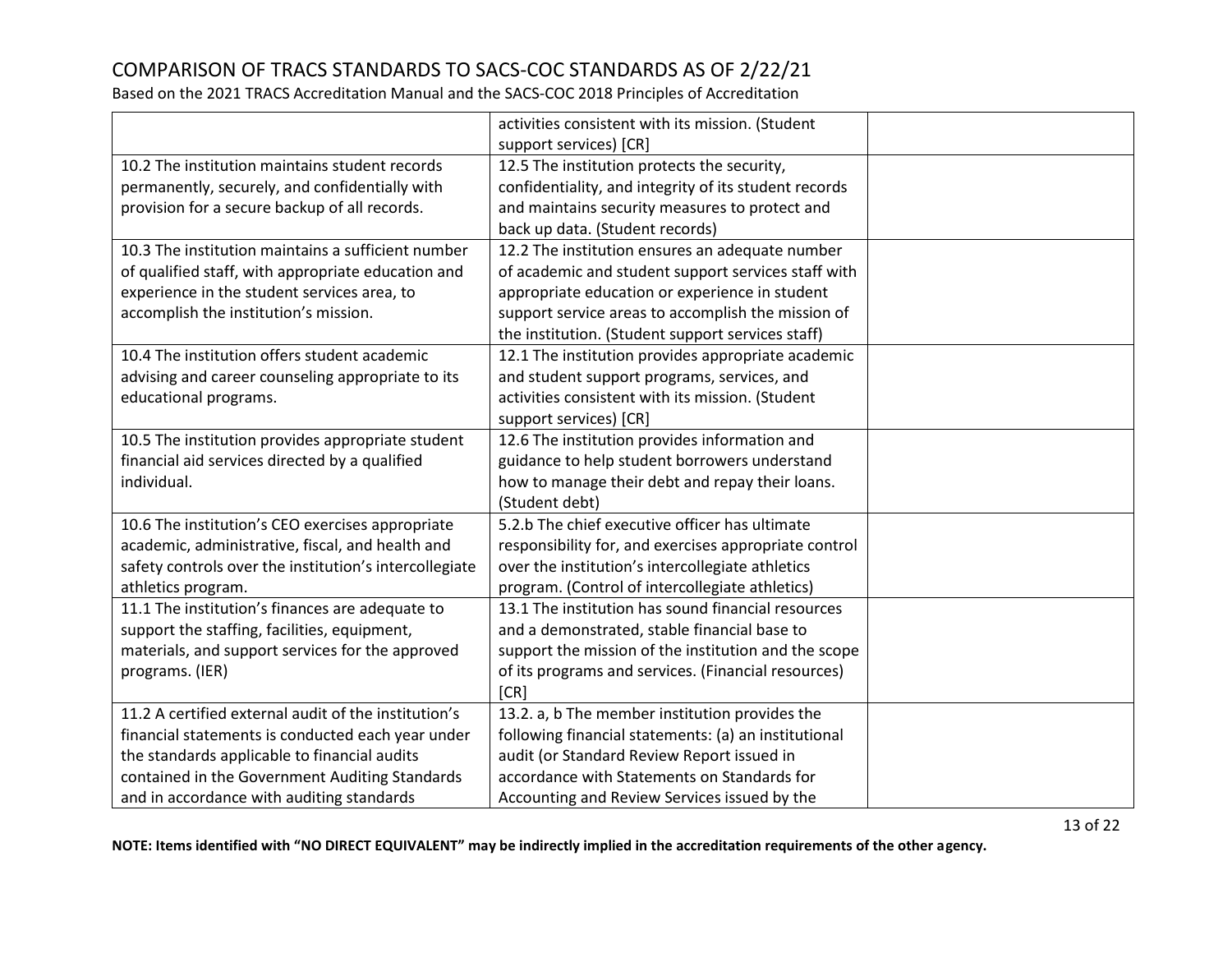| generally accepted in the United States of America<br>or comparable auditing standards for institutions<br>located in foreign jurisdictions. Final audit reports<br>along with all management letters are submitted to<br>the TRACS office annually within 5 months of the<br>close of the institution's fiscal year. (See definition | AICPA for those institutions audited as part of a<br>system-wide or statewide audit) for the most<br>recent fiscal year prepared by an independent<br>certified public accountant and/or an appropriate<br>governmental auditing agency employing the<br>appropriate audit (or Standard Review Report) |  |
|---------------------------------------------------------------------------------------------------------------------------------------------------------------------------------------------------------------------------------------------------------------------------------------------------------------------------------------|--------------------------------------------------------------------------------------------------------------------------------------------------------------------------------------------------------------------------------------------------------------------------------------------------------|--|
| of Certified External Audit.) Audits demonstrate a<br>recent history of financial stability. (See Definition                                                                                                                                                                                                                          | guide. (b) a statement of financial position of<br>unrestricted net assets, exclusive of plant assets                                                                                                                                                                                                  |  |
| of Financial Stability.) Institutions organized as non-                                                                                                                                                                                                                                                                               | and plant-related debt, which represents the                                                                                                                                                                                                                                                           |  |
| profit or not-for- profit entities must have their                                                                                                                                                                                                                                                                                    | change in unrestricted net assets attributable to                                                                                                                                                                                                                                                      |  |
| audits prepared using the "net asset" model of<br>accounting consistent with the policies and                                                                                                                                                                                                                                         | operations for the most recent year.                                                                                                                                                                                                                                                                   |  |
| procedures provided by the American Institute of                                                                                                                                                                                                                                                                                      |                                                                                                                                                                                                                                                                                                        |  |
| Certified Public Accountants (AICPA) in its                                                                                                                                                                                                                                                                                           |                                                                                                                                                                                                                                                                                                        |  |
| document, Audit and Accounting Guide: Not-for-                                                                                                                                                                                                                                                                                        |                                                                                                                                                                                                                                                                                                        |  |
| Profit Organizations: 2017, or any later enacted                                                                                                                                                                                                                                                                                      |                                                                                                                                                                                                                                                                                                        |  |
| version, or comparable international guidance for                                                                                                                                                                                                                                                                                     |                                                                                                                                                                                                                                                                                                        |  |
| such audits. (IER)                                                                                                                                                                                                                                                                                                                    |                                                                                                                                                                                                                                                                                                        |  |
| 11.3 The institution demonstrates credit lines or                                                                                                                                                                                                                                                                                     | NO DIRECT EQUIVALENT                                                                                                                                                                                                                                                                                   |  |
| other liquid reserves adequate to ensure                                                                                                                                                                                                                                                                                              |                                                                                                                                                                                                                                                                                                        |  |
| operations at all times. (IER)                                                                                                                                                                                                                                                                                                        |                                                                                                                                                                                                                                                                                                        |  |
| 11.4 The institution exercises complete control<br>over all its financial resources.                                                                                                                                                                                                                                                  | 13.4 The institution exercises appropriate control<br>over all its financial resources. (Control of finances)                                                                                                                                                                                          |  |
|                                                                                                                                                                                                                                                                                                                                       |                                                                                                                                                                                                                                                                                                        |  |
|                                                                                                                                                                                                                                                                                                                                       | 13.5 The institution maintains financial control over<br>externally funded or sponsored research and<br>programs. (Control of sponsored research/external                                                                                                                                              |  |
|                                                                                                                                                                                                                                                                                                                                       | funds)                                                                                                                                                                                                                                                                                                 |  |
| 11.5 The institution has sufficient competent                                                                                                                                                                                                                                                                                         | NO DIRECT EQUIVALENT                                                                                                                                                                                                                                                                                   |  |
| finance staff, led by a professionally qualified Chief                                                                                                                                                                                                                                                                                |                                                                                                                                                                                                                                                                                                        |  |
| Financial Officer (CFO).                                                                                                                                                                                                                                                                                                              |                                                                                                                                                                                                                                                                                                        |  |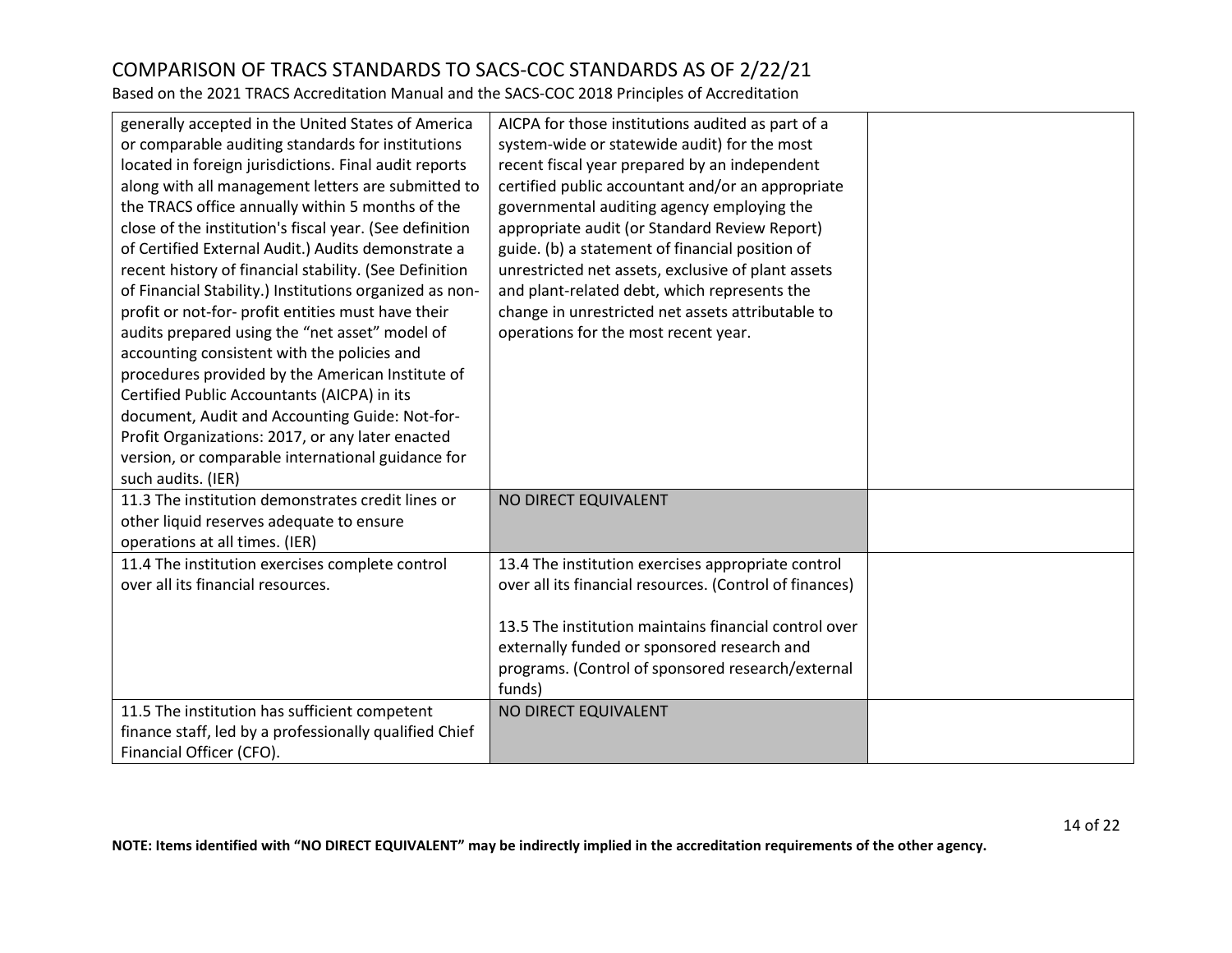| 11.6 Planning and budgeting support the              | 13.2. c The member institution provides an annual    |  |
|------------------------------------------------------|------------------------------------------------------|--|
| institution's mission and objectives and are clearly | budget that is preceded by sound planning, is        |  |
| connected.                                           | subject to sound fiscal procedures, and is approved  |  |
|                                                      | by the governing board.                              |  |
| 11.7 The institution, at both the administrative and | 13.3 The institution manages its financial resources |  |
| Board levels, regularly and systematically evaluates | in a responsible manner. (Financial responsibility)  |  |
| its fiscal condition and management of its financial |                                                      |  |
| operations including its use of appropriate internal |                                                      |  |
| and external mechanisms which ensure financial       |                                                      |  |
| stability including enrollment management,           |                                                      |  |
| diversification of revenue resources, and realistic  |                                                      |  |
| budgeting.                                           |                                                      |  |
| 12.1 The institution has developed and               | 7.1 The institution engages in ongoing,              |  |
| implemented a comprehensive Assessment Plan          | comprehensive, and integrated research-based         |  |
| which includes all aspects of the institution. (IER) | planning and evaluation processes that (a) focus on  |  |
|                                                      | institutional quality and effectiveness and (b)      |  |
|                                                      | incorporate a systematic review of institutional     |  |
|                                                      | goals and outcomes consistent with its mission.      |  |
|                                                      | (Institutional Planning) [CR]                        |  |
|                                                      |                                                      |  |
|                                                      | 7.2 The institution has a QEP that (a) has a topic   |  |
|                                                      | identified through its ongoing, comprehensive        |  |
|                                                      | planning and evaluation processes; (b) has broad-    |  |
|                                                      | based support of institutional constituencies; (c)   |  |
|                                                      | focuses on improving specific student learning       |  |
|                                                      | outcomes and/or student success; (d) commits         |  |
|                                                      | resources to initiate, implement, and complete the   |  |
|                                                      | QEP; and (e) includes a plan to assess achievement.  |  |
|                                                      | (Quality Enhancement Plan)                           |  |
|                                                      |                                                      |  |
|                                                      | 7.3 The institution identifies expected outcomes of  |  |
|                                                      | its administrative support services and              |  |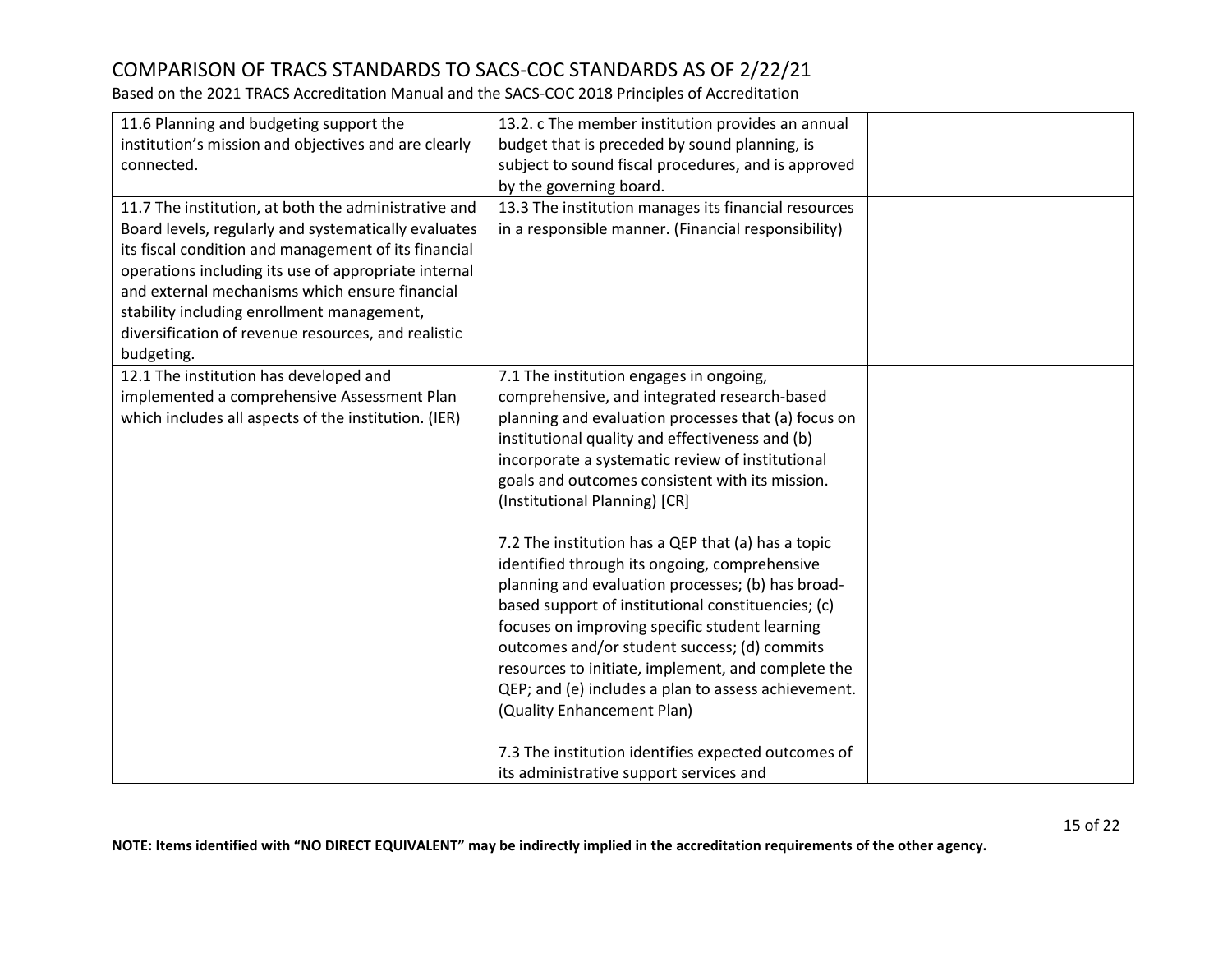Based on the 2021 TRACS Accreditation Manual and the SACS-COC 2018 Principles of Accreditation

|                                                    | demonstrates the extent to which the outcomes       |  |
|----------------------------------------------------|-----------------------------------------------------|--|
|                                                    |                                                     |  |
|                                                    | are achieved. (Administrative effectiveness)        |  |
| 12.2 The institution provides a systematic         | 7.1 The institution engages in ongoing,             |  |
| assessment of whether or not student learning      | comprehensive, and integrated research-based        |  |
| outcomes at the institution, program and course    | planning and evaluation processes that (a) focus on |  |
| levels are appropriate to its educational mission. | institutional quality and effectiveness and (b)     |  |
| (IER)                                              | incorporate a systematic review of institutional    |  |
|                                                    | goals and outcomes consistent with its mission.     |  |
|                                                    | (Institutional Planning) [CR]                       |  |
| 12.3 The institution utilizes multiple approaches  | 8.1 The institution identifies, evaluates, and      |  |
| (qualitative and quantitative methods and direct   | publishes goals and outcomes for student            |  |
| and indirect measures) for assessing student       | achievement appropriate to the institution's        |  |
| learning, including information both internal and  | mission, the nature of the students it serves, and  |  |
| external to the institution.                       | the kinds of programs offered. The institution uses |  |
|                                                    | multiple measures to document student success.      |  |
|                                                    | (Student achievement) [CR]                          |  |
|                                                    |                                                     |  |
|                                                    | 8.2. a, b The institution identifies expected       |  |
|                                                    | outcomes, assesses the extent to which it achieves  |  |
|                                                    | these outcomes, and provides evidence of seeking    |  |
|                                                    | improvement based on analysis of the results in the |  |
|                                                    | areas below: a. Student learning outcomes for each  |  |
|                                                    | of its educational programs. (Student outcomes:     |  |
|                                                    | educational programs) b. Student learning           |  |
|                                                    | outcomes for collegiate-level general education     |  |
|                                                    | competencies of its undergraduate degree            |  |
|                                                    | programs. (Student outcomes: general education)     |  |
| 13.1 The institution has developed and             | 7.1.a, b The institution engages in ongoing,        |  |
| implemented a comprehensive Board-approved         | comprehensive, and integrated research-based        |  |
| Strategic Plan which is based on both internal and | planning and evaluation processes that (a) focus on |  |
| external factors. (IER)                            | institutional quality and effectiveness and (b)     |  |
|                                                    | incorporate a systematic review of institutional    |  |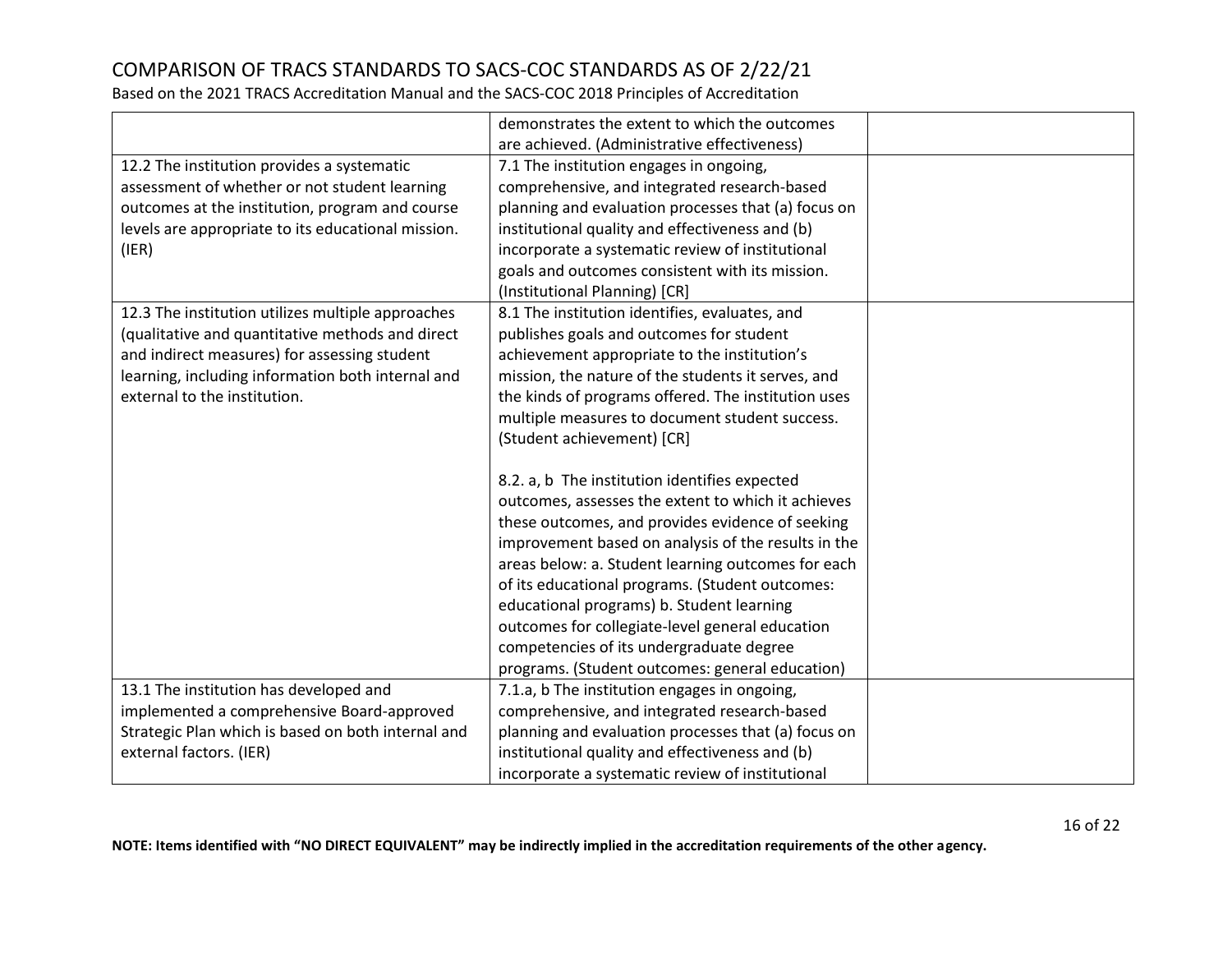|                                                       | goals and outcomes consistent with its mission.     |  |
|-------------------------------------------------------|-----------------------------------------------------|--|
|                                                       | (Institutional Planning) [CR]                       |  |
| 13.2 The Strategic Plan aligns human and physical     | NO DIRECT EQUIVALENT                                |  |
| resources with the institution's mission, objectives  |                                                     |  |
| and budget.                                           |                                                     |  |
| 14.1 The institution furnishes library and learning   | 11.1 The institution provides adequate and          |  |
| resources and related services appropriate to         | appropriate library and learning/information        |  |
| support the institution's mission, academic           | resources, services, and support for its mission.   |  |
| programs, and administrative functions. These         | (Library and learning/information resources) [CR]   |  |
| resources and services are made available to all      |                                                     |  |
| students regardless of location or mode of course     | 11.3. a, b The institution provides (a) student and |  |
| delivery. (IER)                                       | faculty access and user privileges to its library   |  |
|                                                       | services and (b) access to regular and timely       |  |
|                                                       | instruction in the use of the library and other     |  |
|                                                       | learning/information resources. (Library and        |  |
|                                                       | learning/information access)                        |  |
| 14.2 The institution employs an adequate number       | 11.2 The institution ensures an adequate number     |  |
| of professionally qualified staff who oversee the     | of professional and other staff with appropriate    |  |
| institution's library and learning resources and      | education or experiences in library and/ or other   |  |
| related services. (IER)                               | learning/information resources to accomplish the    |  |
|                                                       | mission of the institution. (Library and            |  |
|                                                       | learning/information staff)                         |  |
| 14.3 The institution provides sufficient and          | 11.1 The institution provides adequate and          |  |
| consistent financial support to ensure the adequacy   | appropriate library and learning/information        |  |
| of its library and learning resources.                | resources, services, and support for its mission.   |  |
|                                                       | (Library and learning/information resources) [CR]   |  |
| 15.1 The institution provides, maintains, and         | 13.7 The institution ensures adequate physical      |  |
| controls adequate facilities and equipment, (both     | facilities and resources, both on and off campus,   |  |
| on and off-campus) that appropriately serve the       | that appropriately serve the needs of the           |  |
| needs of the educational programs, support            | institution's educational programs, support         |  |
| services, and other mission related activities. (IER) | services, and other mission-related activities.     |  |
|                                                       | (Physical resources)                                |  |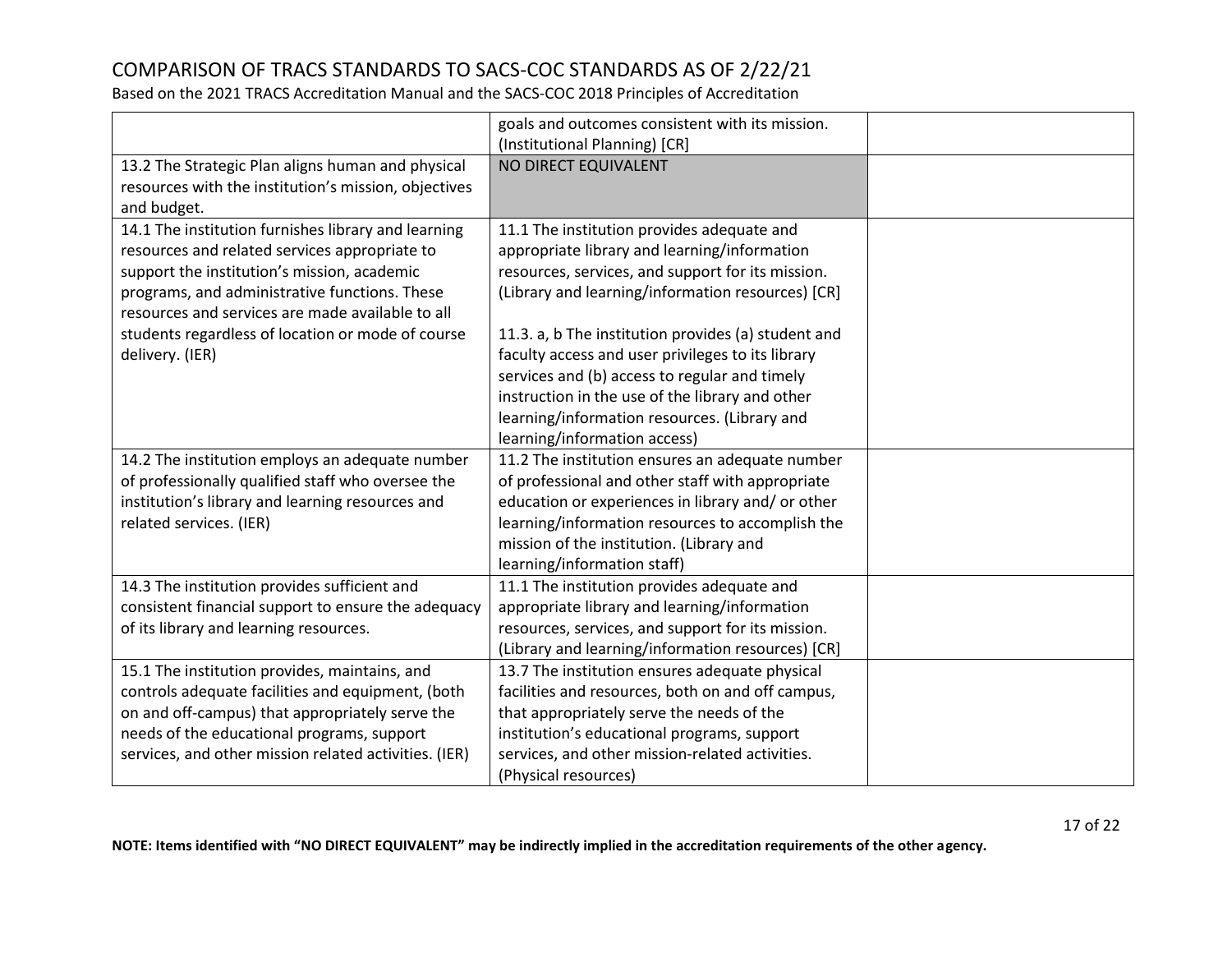Based on the 2021 TRACS Accreditation Manual and the SACS-COC 2018 Principles of Accreditation

| 15.2 Information technology is sufficient to provide | 12.1 The institution provides appropriate academic   |  |
|------------------------------------------------------|------------------------------------------------------|--|
| appropriate support for administrative,              | and student support programs, services, and          |  |
| management, staff, and student functions across      | activities consistent with its mission. (Student     |  |
| the full scope of the institution's operations.      | support services) [CR]                               |  |
| 16.1 Appropriate health and security measures,       | 13.8 The institution takes reasonable steps to       |  |
| including an Emergency Plan, are in place for all    | provide a healthy, safe, and secure environment for  |  |
| institutional facilities and activities. (IER)       | all members of the campus community.                 |  |
|                                                      | (Institutional environment)                          |  |
| 17.1 Credit Hours: The institution's award of credit | 10.7 The institution publishes and implements        |  |
| hours and length must meet national norms and        | policies for determining the amount and level of     |  |
| federal requirements. (ETC.)                         | credit awarded for its courses, regardless of format |  |
|                                                      | or mode of delivery. These policies require          |  |
|                                                      | oversight by persons academically qualified to       |  |
|                                                      | make the necessary judgments. In educational         |  |
|                                                      | programs not based on credit hours (e.g., direct     |  |
|                                                      | assessment programs), the institution has a sound    |  |
|                                                      | means for determining credit equivalencies.          |  |
|                                                      | (Policies for awarding credit)                       |  |
| 17.2 Program Length and Cost: The institution's      | 9.7 The institution publishes requirements for its   |  |
| programs must be appropriate to the institution's    | undergraduate, graduate, and post-baccalaureate      |  |
| mission and objectives and must demonstrate that     | professional programs, as applicable. The            |  |
| program lengths are comparable to accredited         | requirements conform to commonly accepted            |  |
| institutions of higher education. (ETC.)             | standards and practices for degree programs.         |  |
|                                                      | (Program requirements)                               |  |
|                                                      |                                                      |  |
|                                                      | 10.2 The institution makes available to students     |  |
|                                                      | and the public current academic calendars, grading   |  |
|                                                      | policies, cost of attendance, and refund policies.   |  |
|                                                      | (Public information)                                 |  |
| 17.3 Student Complaints: Institutions must record    | 12.4.a, b, c The institution (a) publishes           |  |
| student complaints. (ETC.)                           | appropriate and clear procedures for addressing      |  |
|                                                      | written student complaints, (b) demonstrates that    |  |
|                                                      | it follows the procedures when resolving them, and   |  |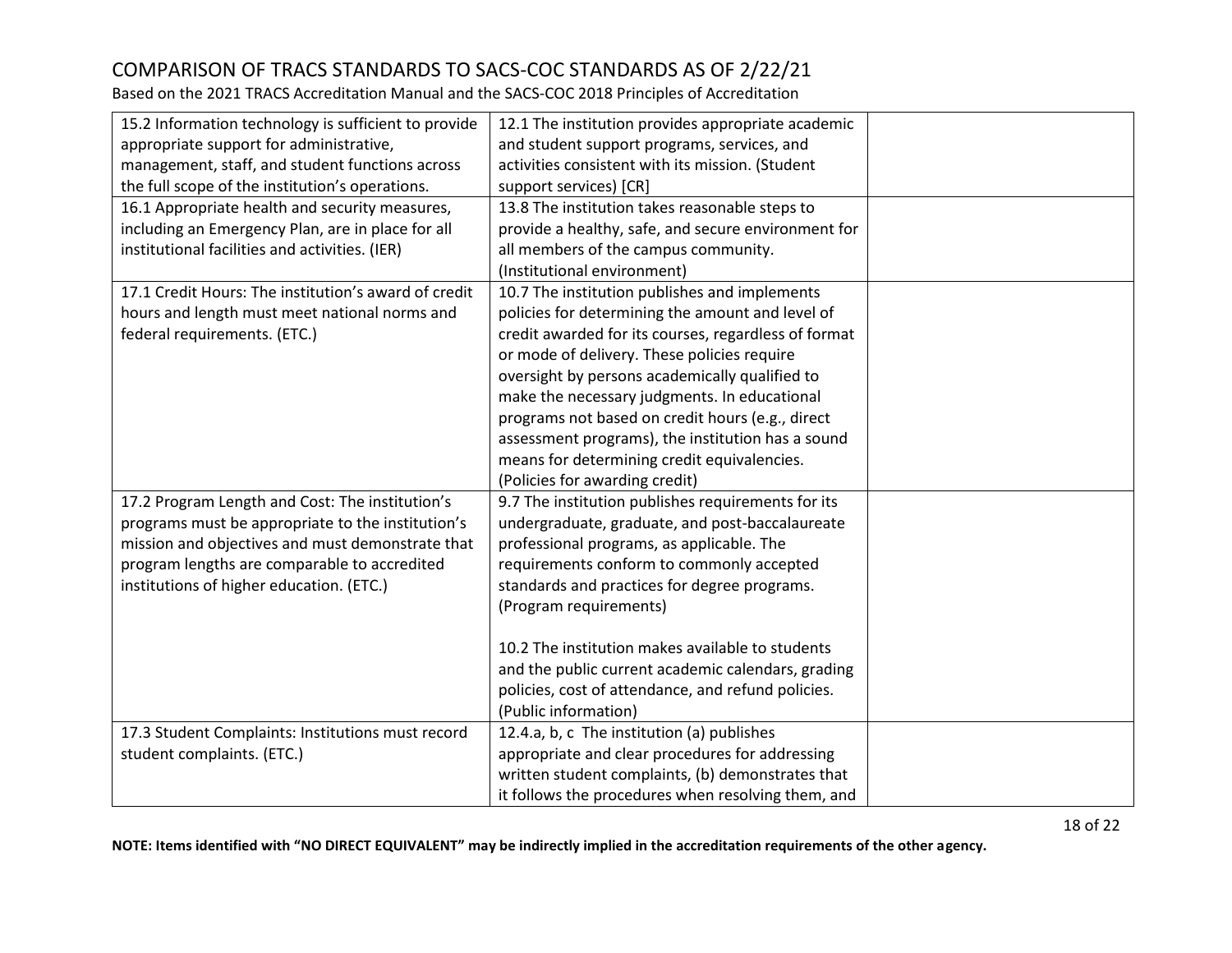Based on the 2021 TRACS Accreditation Manual and the SACS-COC 2018 Principles of Accreditation

|                                                       | (c) maintains a record of student complaints that     |  |
|-------------------------------------------------------|-------------------------------------------------------|--|
|                                                       | can be accessed upon request by SACSCOC.              |  |
|                                                       | (Student complaints)                                  |  |
| 17.4 Transfer of Credit Policies: The institution has | 10.8. a, b, c The institution publishes policies for  |  |
| published policies and procedures for accepting       | evaluating, awarding, and accepting credit not        |  |
| transfer of credits. Published policies include       | originating from the institution. The institution     |  |
| criteria for evaluating, awarding, and accepting      | ensures (a) the academic quality of any credit or     |  |
| credit transfer, credit by examination, experiential  | coursework recorded on its transcript, (b) an         |  |
| learning, prior learning assessment, advanced         | approval process with oversight by persons            |  |
| placement, and professional certificates. Policies    | academically qualified to make the necessary          |  |
| and practices must ensure that course work is at      | judgments, and (c) the credit awarded is              |  |
| the collegiate level. The institution is responsible  | comparable to a designated credit experience and      |  |
| for the quality of course work and credit given on    | is consistent with the institution's mission.         |  |
| the transcript.                                       | (Evaluating and awarding academic credit)             |  |
|                                                       |                                                       |  |
| The policies and procedures must be published and     | 10.9 The institution ensures the quality and          |  |
| communicated to those who administer the              | integrity of the work recorded when an institution    |  |
| policies. Articulation agreements must be disclosed   | transcripts courses or credits as its own when        |  |
| and the institution listed with which the agreement   | offered through a cooperative academic                |  |
| is made. (IER) - §602.24(e)                           | arrangement. The institution maintains formal         |  |
|                                                       | agreements between the parties involved, and the      |  |
|                                                       | institution regularly evaluates such agreements.      |  |
|                                                       | (Cooperative academic arrangements)                   |  |
| 17.5 Distance Education and Correspondence            | 10.6. a, b, c An institution that offers distance or  |  |
| Education: The institution demonstrates that          | correspondence education: (a) ensures that the        |  |
| programs and courses offered via Distance             | student who registers in a distance or                |  |
| Education and Correspondence Education are in         | correspondence education course or program is the     |  |
| compliance with the Federal definition of Distance    | same student who participates in and completes        |  |
| Education and Correspondence Education. (ETC.)        | the course or program and receives the credit. (b)    |  |
|                                                       | has a written procedure for protecting the privacy    |  |
|                                                       | of students enrolled in distance and                  |  |
|                                                       | correspondence education courses or programs. (c)     |  |
|                                                       | ensures that students are notified, in writing at the |  |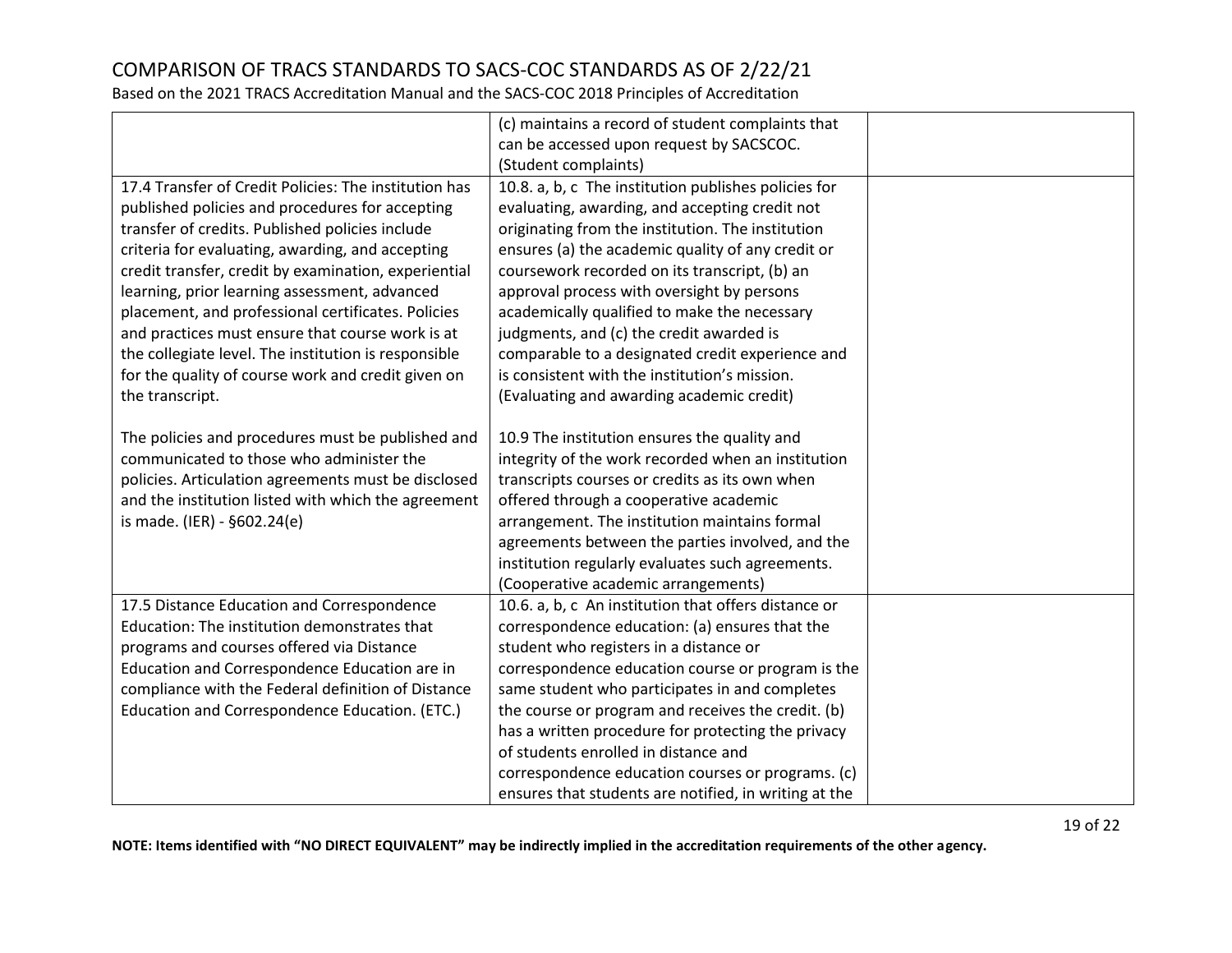Based on the 2021 TRACS Accreditation Manual and the SACS-COC 2018 Principles of Accreditation

|                                                       | time of registration or enrollment, of any projected<br>additional student charges associated with |  |
|-------------------------------------------------------|----------------------------------------------------------------------------------------------------|--|
|                                                       | verification of student identity. (Distance and                                                    |  |
|                                                       | correspondence education)                                                                          |  |
|                                                       |                                                                                                    |  |
|                                                       | 14.3 The institution applies all appropriate                                                       |  |
|                                                       | standards and policies to its distance learning                                                    |  |
|                                                       | programs, branch campuses, and off-campus                                                          |  |
|                                                       | instructional sites. (Comprehensive institutional                                                  |  |
|                                                       | reviews)                                                                                           |  |
| 17.6 Verification of Student Identity: An institution | 10.6.a An institution that offers distance or                                                      |  |
| offering Distance Education as stated in Federal      | correspondence education ensures that the                                                          |  |
| definitions must have a process to verify that the    | student who registers in a distance or                                                             |  |
| student who registers for a Distance Education        | correspondence education course or program is the                                                  |  |
| program or course is the same student who             | same student who participates in and completes                                                     |  |
| participates in, completes, and receives credit.      | the course or program and receives the credit.                                                     |  |
| (ETC.)                                                |                                                                                                    |  |
| 17.7 Student Privacy: The institution has a written   | 10.6.b An institution that offers distance or                                                      |  |
| procedure for protecting the privacy of students      | correspondence education has a written procedure                                                   |  |
| enrolled in Distance Education programs or            | for protecting the privacy of students enrolled in                                                 |  |
| courses.                                              | distance and correspondence education courses or                                                   |  |
|                                                       | programs.                                                                                          |  |
| 17.8 Public Information: The institution makes the    | 10.2 The institution makes available to students                                                   |  |
| following information available to students and the   | and the public current academic calendars, grading                                                 |  |
| public through the institution's Catalog(s), website  | policies, cost of attendance, and refund policies.                                                 |  |
| and/or other methods: academic calendar, grading      | (Public information)                                                                               |  |
| policies, refund policies, admission policies,        |                                                                                                    |  |
| program requirements, and information                 |                                                                                                    |  |
| regarding tuition and fees.                           |                                                                                                    |  |
| 17.9 Advertising and Recruitment Materials: The       | 10.5 The institution publishes admissions policies                                                 |  |
| institution's advertising and recruitment materials   | consistent with its mission. Recruitment materials                                                 |  |
| must accurately represent the institution's           | and presentations accurately represent the                                                         |  |
| practices and policies.                               | practices, policies, and accreditation status of the                                               |  |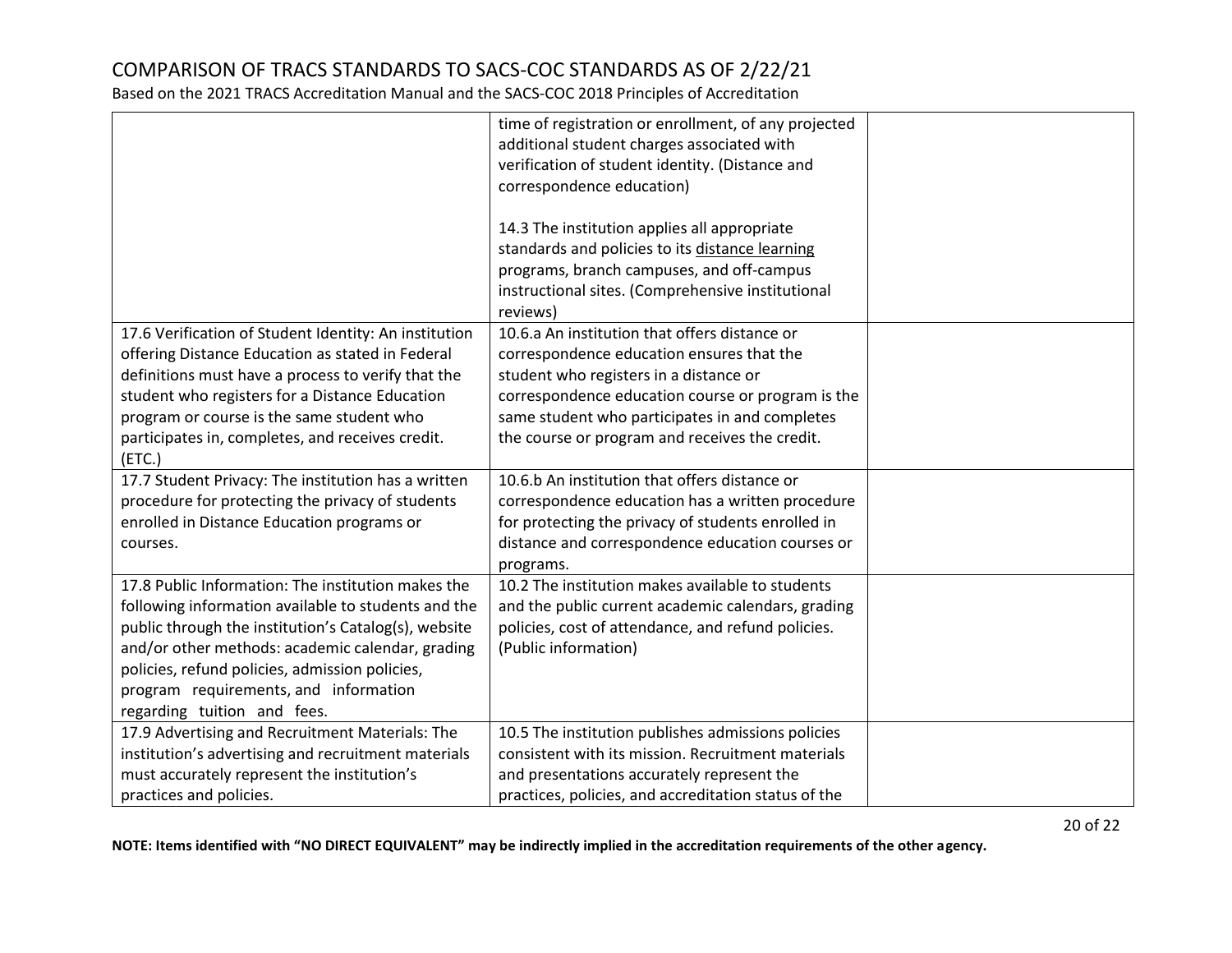|                                                                                                                                                                                                                                 | institution. The institution also ensures that<br>independent contractors or agents used for<br>recruiting purposes and for admission activities are<br>governed by the same principles and policies as<br>institutional employees. (Admissions policies and                                                                                                                                                            |  |
|---------------------------------------------------------------------------------------------------------------------------------------------------------------------------------------------------------------------------------|-------------------------------------------------------------------------------------------------------------------------------------------------------------------------------------------------------------------------------------------------------------------------------------------------------------------------------------------------------------------------------------------------------------------------|--|
|                                                                                                                                                                                                                                 | practices)<br>14.4. a, b The institution (a) represents itself<br>accurately to all U.S. Department of Education<br>recognized accrediting agencies with which it holds<br>accreditation and (b) informs those agencies of any<br>change of accreditation status, including the<br>imposition of public sanctions. (Representation to                                                                                   |  |
| 17.10 Fraud and Abuse: The institution must not                                                                                                                                                                                 | other agencies)<br>1.1 The institution operates with integrity in all                                                                                                                                                                                                                                                                                                                                                   |  |
| engage in fraud or abuse and practices or<br>procedures that are designed to deceive students<br>or falsify information to students.                                                                                            | matters. (Integrity) [CR]                                                                                                                                                                                                                                                                                                                                                                                               |  |
| 17.11 Student Achievement: The institution's<br>assessment of student achievement includes<br>retention rates, course completion rates,<br>graduation rates, job placement rates, and state or<br>other licensing examinations. | 8.2. a, b The institution identifies expected<br>outcomes, assesses the extent to which it achieves<br>these outcomes, and provides evidence of seeking<br>improvement based on analysis of the results in the<br>areas below: a. Student learning outcomes for each<br>of its educational programs. (Student outcomes:<br>educational programs) b. Student learning<br>outcomes for collegiate-level general education |  |
|                                                                                                                                                                                                                                 | competencies of its undergraduate degree<br>programs. (Student outcomes: general education)                                                                                                                                                                                                                                                                                                                             |  |
| 17.12 Title IV Participation: The institution<br>maintains and demonstrates compliance with its                                                                                                                                 | 13.6. a, b The institution (a) is in compliance with<br>its program responsibilities under Title IV of the                                                                                                                                                                                                                                                                                                              |  |
| program responsibilities under Title IV of the most<br>recent Higher Education Act as amended.                                                                                                                                  | most recent Higher Education Act as amended and<br>(b) audits financial aid programs as required by                                                                                                                                                                                                                                                                                                                     |  |
|                                                                                                                                                                                                                                 | federal and state regulations. In reviewing the                                                                                                                                                                                                                                                                                                                                                                         |  |